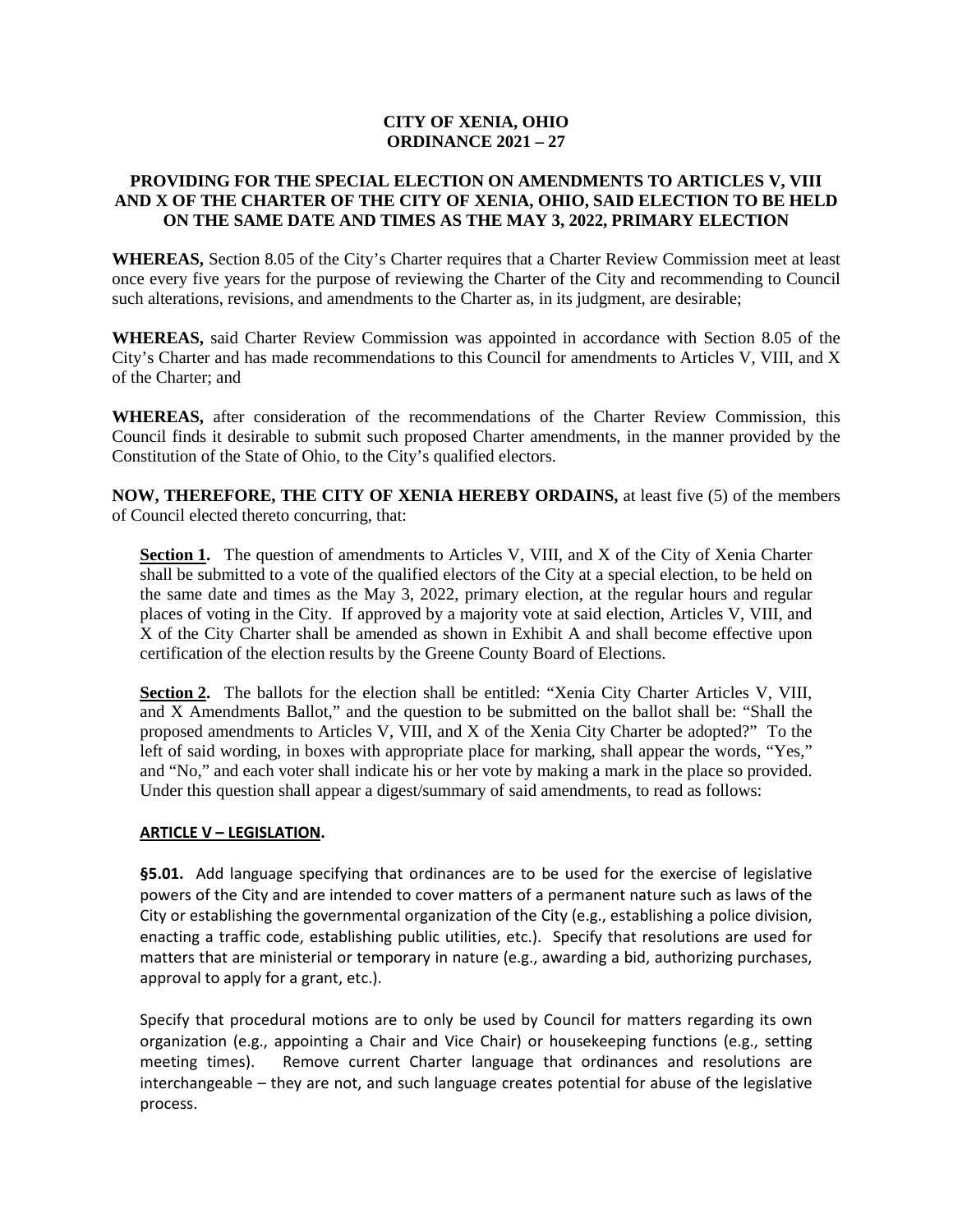**§5.02.** Move existing language to §5.01 B.; move existing provisions in §5.03 here and amend title to "Ordinances in General". Add language that requires a public hearing at the time of the second reading on all ordinances (except emergency ordinances) before they may be adopted to allow citizen input. Require a majority vote of the members of Council who are present for the adoption of all ordinances. Require all voting be done by roll call vote so that the public knows how each Councilmember and Mayor voted.

**§5.03.** Move existing language to §5.02 and §5.05. Move existing provisions in §5.04 here and amend title to "Emergency Ordinances." Add language stating that except for appropriation ordinances, emergency ordinances stand automatically repealed as of the  $61<sup>st</sup>$  day after their adoption to prohibit abuse of the emergency ordinance process.

**§5.04.** Move existing language to §5.02 and §5.05. Replace with section titled "Emergency Ordinances for Appropriations." As Ohio's Uniform Tax Levy Law requires appropriations be made by ordinance, add language specifying that the affirmative vote of four members of Council is required for adoption.

**§5.05.** Move existing language to §5.06. Replace with section titled "Resolutions," which adds language outlining the process for the passage of a resolution. Add language that allows Council to accept public comment upon any resolution upon a motion to entertain public comment. Require a majority vote of the members of Council who are present for the adoption of all resolutions. Require all voting be done by roll call vote so that the public knows how each Councilmember and Mayor voted.

**§5.06.** Move existing language to §5.07. Move existing §5.05 here and amend title to "Procedural Motions." Require a majority vote of the members of Council who are present for the passage of all procedural motions. Amend current Charter requirement that votes be taken by voice vote (yeas and nays) and allow roll call or voice vote, as determined by Council.

**§5.07.** Move existing language to §5.02 E., §5.03 B. and §5.05 C. Moving existing §5.06 here and amend title to "Authentication and Recording of Ordinances and Resolutions." Keep language that the presiding officer and Clerk are to sign all legislation, but add language if they refuse to sign, it does not invalidate an otherwise properly enacted ordinance or resolution. Add language that an ordinance or resolution certified by the City Clerk are admissible as evidence in any court.

**§5.08.** Move existing language to §5.09. Replace with section titled "Initiative and Referendum," which recognizes the right of citizens to propose and submit ordinances by initiative petition, and to challenge any ordinance passed by referendum.

**§5.09.** Move existing language to §5.10. Move existing §5.08 here and amend title to "Adoption of Technical Codes by Reference." Add language specifying that the adoption of a technical code (e.g., Ohio Building Code, Ohio Fire Code, etc.) must be done by ordinance. Remove requirement that an entire copy of the technical code be given to each Council member before adoption and requirement that the City Clerk keep copies of such codes for sale at cost.

**§5.10.** Enact new section titled "Codification." Move existing §5.09 here and modify that the Xenia City Code need only be codified in paper form every 5 years instead of every 3 years.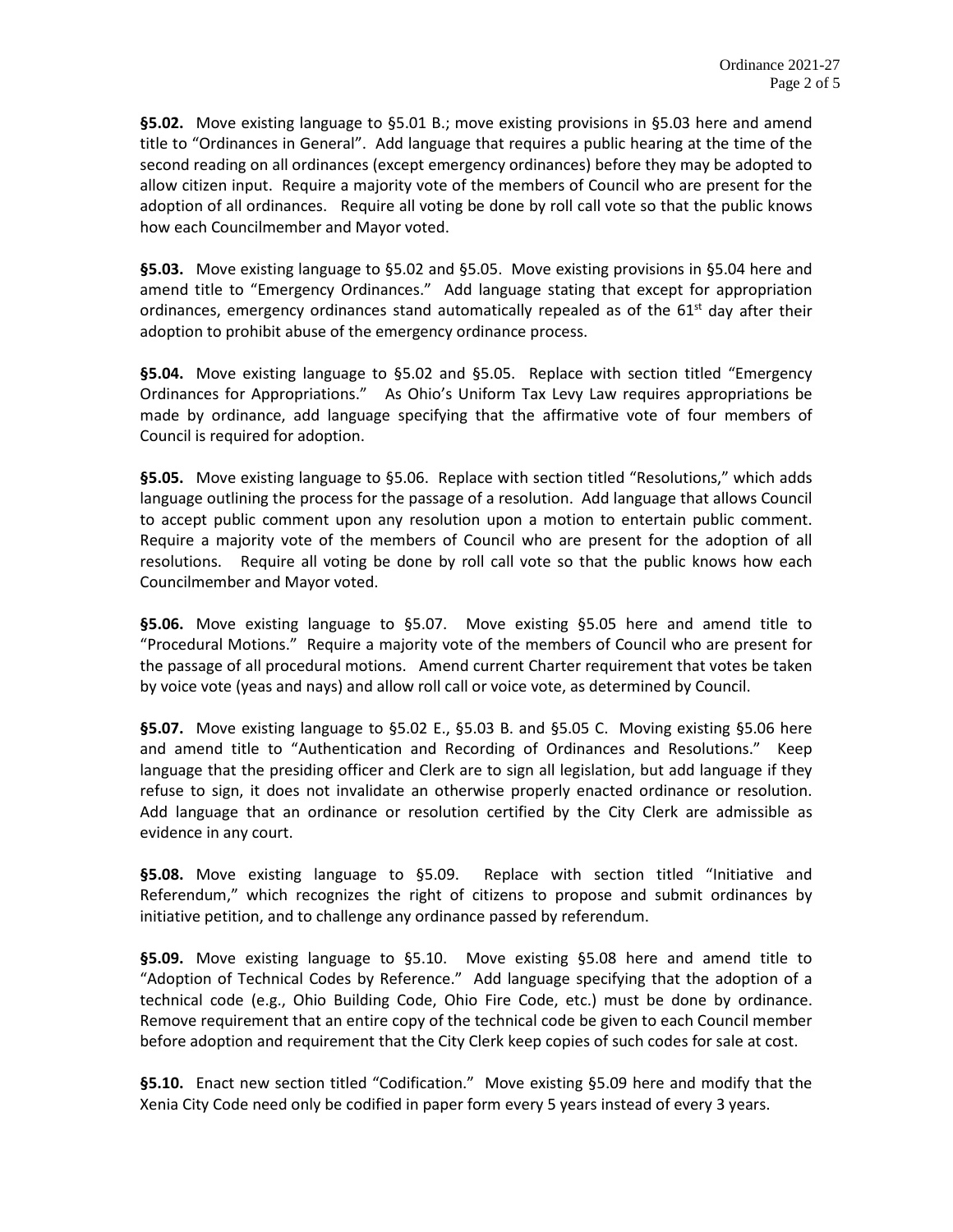#### **ARTICLE VIII – BOARDS AND COMMISSIONS.**

**§8.01.** No substantial changes; editorial revisions only.

**§8.02.** Amend title to "Boards and Commissions." Keep the City residency requirement for the four (4) Boards and Commissions created by Charter (Planning & Zoning, Zoning Appeals, Civil Service and Charter Review). Amend language to allow each Board and Commission to set its own meeting dates and times. Add language that each Board and Commission must comply with the new §13.03, titled "Open Meetings." Add language that a majority of the voting members of a Board or Commission constitutes a quorum, and a majority vote of the members present is required to take any action. Add language regarding removals and filling vacancies.

**§8.03.** Move existing language to §8.02. Replace with section titled "Planning and Zoning Commission" that outlines the membership, terms, organization, and powers and duties of this Commission.

**§8.04.** Delete current language and replace with section titled "Board of Zoning Appeals" that outlines the membership, term, organization, and powers and duties of this Board.

**§8.05.** Move existing language to §8.06. Replace with section titled "Civil Service Commission" that outlines the membership, term, organization, and powers and duties of this Board.

**§8.06.** Enact new section, titled "Charter Review Commission," that consists of the existing language in §8.05 with no substantial changes; editorial revisions only.

#### **ARTICLE X – CIVIL SERVICE AND PERSONNEL.**

Amend title from "Human Resource System" to "Civil Service and Personnel."

**§10.01.** Amend title to "Civil Service." Add language indicating the intent of this Article is to comply with the civil service requirements of the Ohio Constitution while at the same time setting local rules and regulations regarding civil service.

**§10.02.** Delete existing language. Move provisions of existing §10.04, titled "Classification of Civil Service," here. The categories of current classified and unclassified employees remain as existing.

**§10.03.** Existing language moved to §8.05. Replace with section titled "Civil Service Rules," and add language requiring the Civil Service Commission to make rules regarding the administration of competitive examinations for hire and promotion; lateral hires; preparation of eligibility lists for the hiring and promotion of classified employees.

**§10.04.** Existing language moved to §10.02. Replace with section titled "Original Appointments," and add language governing how original appointments to a civil service position are filled by competitive examination, or lateral hire, or when such positions are filled noncompetitively. Requires the Civil Service Commission to set, by rule, the probationary period (6 months – 1 year) for original appointments.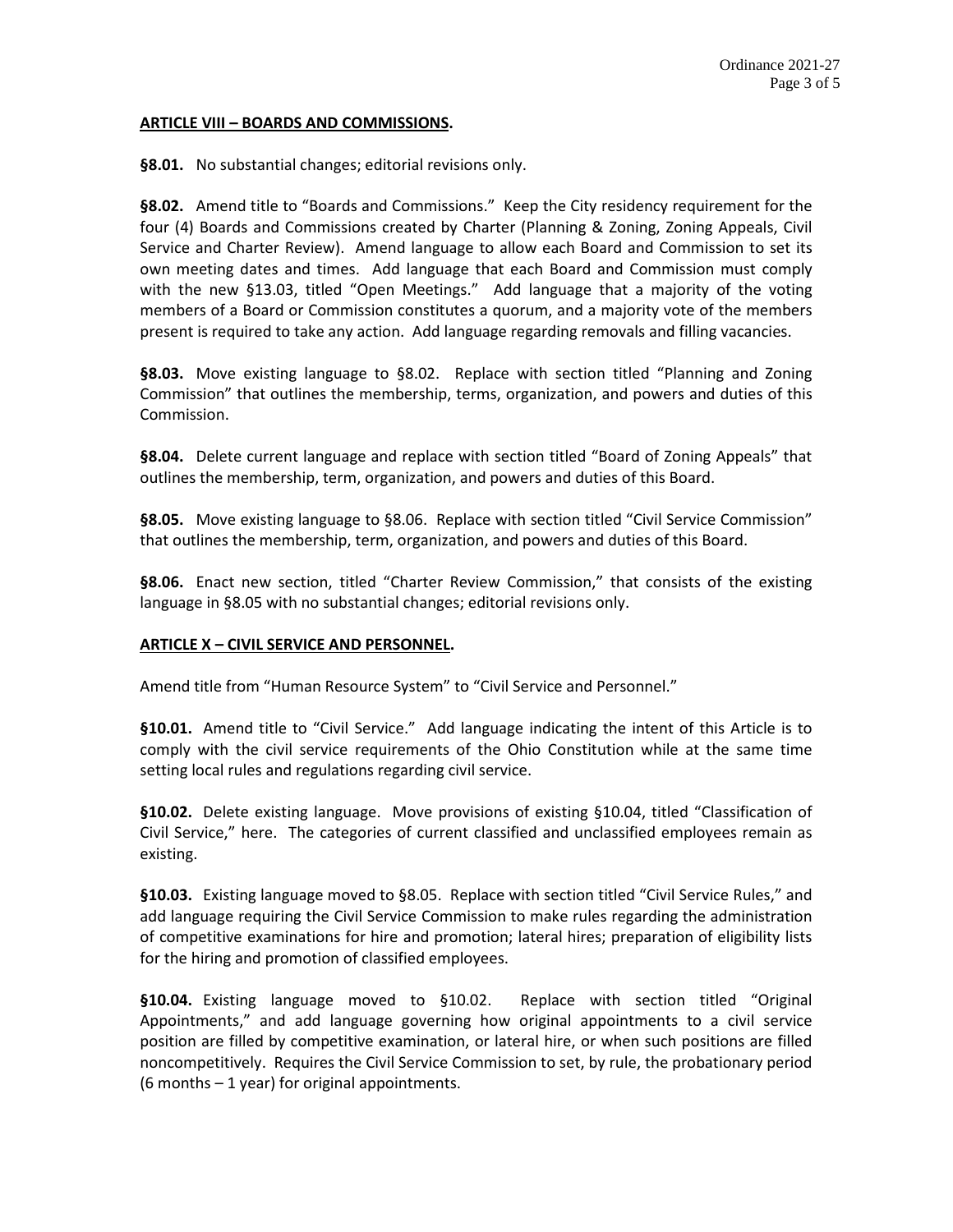**§10.05.** Enact new section titled "Promotions," which addresses how promotional positions in the Civil Service are to be filled by competitive examination. Requires the Civil Service Commission to set, by rule, the probationary period (6 months – 1 year) for original appointments.

**§10.06.** Enact new section titled "Organizational Plan; Pay Plan; Fringe Benefits," which requires Council to approve an Organizational Plan (number of employees and pay grade for each position); a Pay Plan setting yearly salaries; and the establishment, by ordinance, of fringe benefits, including hours of work, holidays, overtime pay, and any benefits required under federal or state law.

§10.07. Enact new section titled "Personnel Manual," which requires the Administrative Steering Committee to establish and maintain rules and policies governing personnel management for items such as the appointment, transfer, promotion, demotion, or lay off of employees, discipline, retirement or resignations, ethics of public employment and the conduct of City employees, and other matters governing employee behavior.

**Section 3.** As ORC 3505.06 requires that when condensed text is used on a ballot question, issue, or amendment, the full text of the proposed question, issue, or amendment, together with the percentage of affirmative votes necessary for passage, shall be posted in each polling place, the attached Exhibit A shall be used as the full text of the proposed ballot item at each polling place.

**Section 4.** The Greene County Board of Elections shall give public notice of the time and place of holding the election on the proposed Charter amendments at least ten (10) days prior to the day of election, in accordance with Ohio Revised Code 3501.03.

**Section 5.** The City Clerk is directed to publish the full text of the proposed Charter amendments once a week for not less than two (2) consecutive weeks in a newspaper of general circulation in the City or as provided in ORC 7.16, with the first publication being at least fifteen (15) days prior to the election, in accordance with Ohio Constitution, Article XVIII, Section 9 and ORC 731.211.

Section 6. The City Clerk is directed to certify a copy of this Ordinance to the Board of Elections of Greene County no later than February 18, 2022.

**Section 7.** If the amendments to Articles V, VIII, and X of the Charter of the City of Xenia are approved by a majority vote, the City Clerk shall certify a copy of the amendments to the Ohio Secretary of State within (30) days of the election.

**Section 8.** It is found that all formal actions of this Council concerning and relating to the adoption of this Ordinance were adopted in an open meeting of this Council, and that all deliberations of this Council that resulted in this formal action were in meetings open to the public in compliance with all legal requirements, including Section 121.22 of the Ohio Revised Code, and the Rules of Council.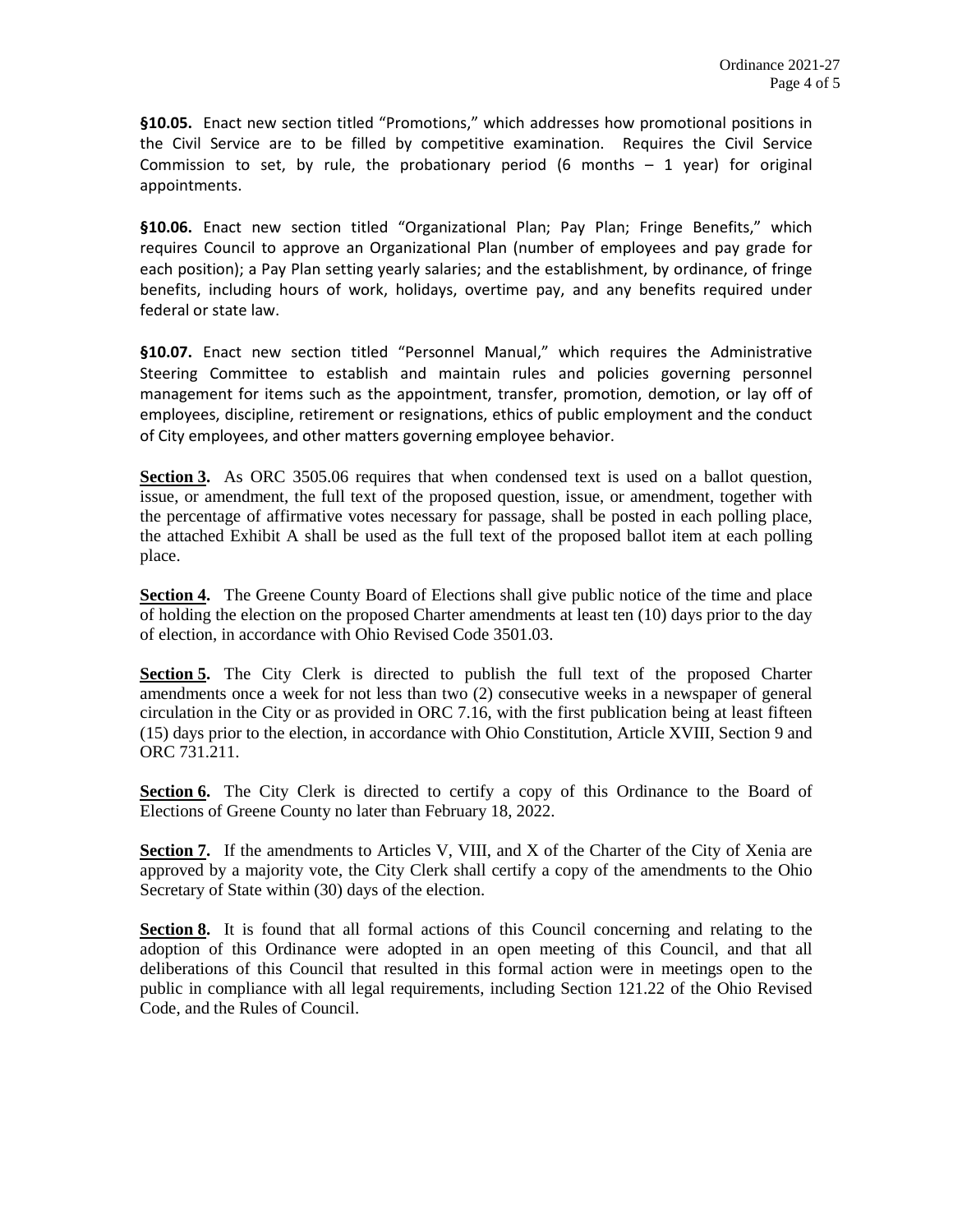**Section 9.** This Ordinance shall take effect on February 12, 2022.

Introduced: December 29, 2021<br>Adopted: January 13, 2022 January 13, 2022

Wesley E. Smith

Attest: President, Xenia City Council

Michelle D. Colesson

City Clerk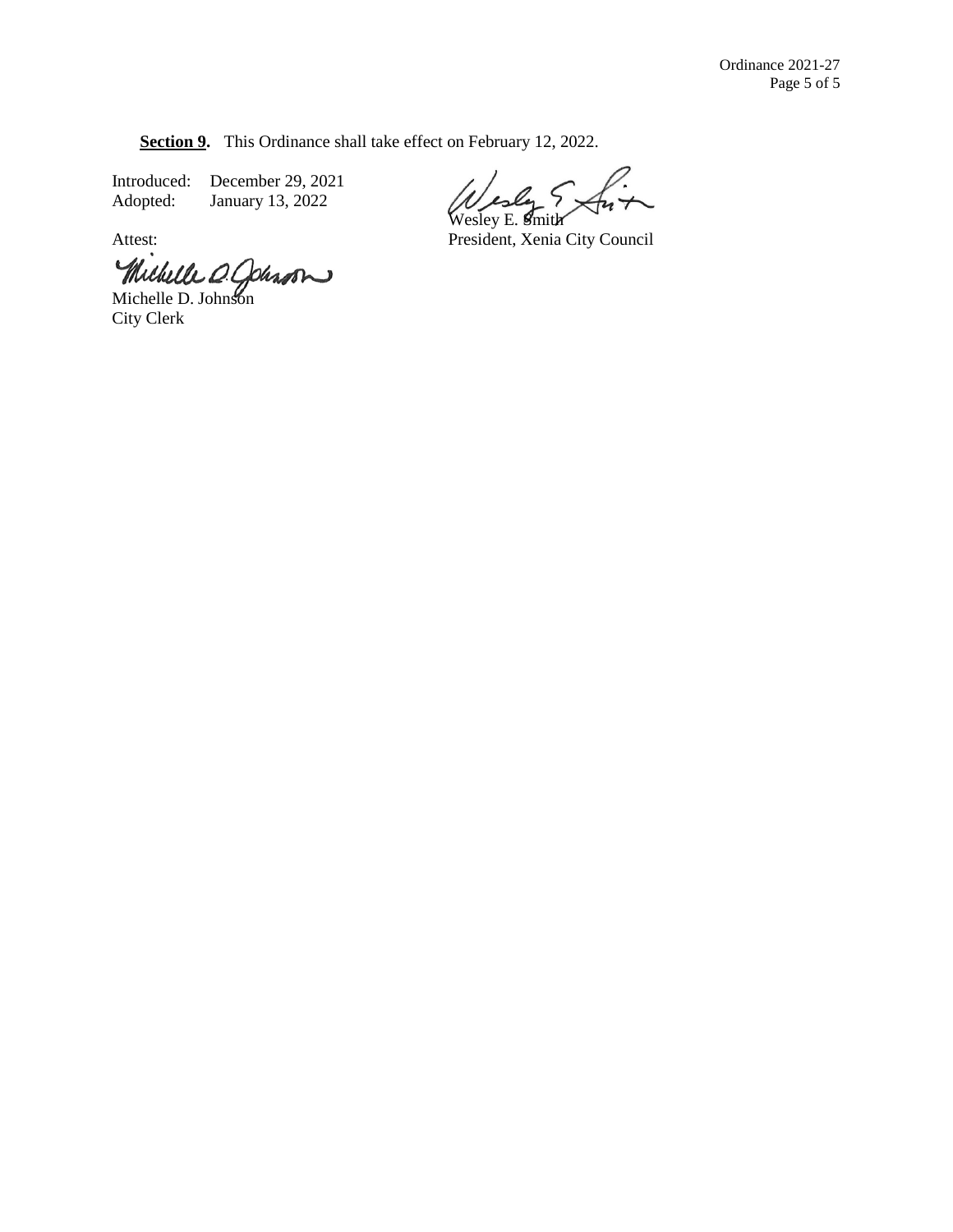#### **CITY OF XENIA BALLOT ITEM \_\_\_**

#### **PROPOSED AMENDMENTS TO ARTICLES V, VIII, AND X OF THE CITY'S CHARTER**

# **ARTICLE V – LEGISLATION**

#### **§ 5.01 ORDINANCES, RESOLUTIONS AND MOTIONS.**

A. Actions of the Council. Formal Legislative actions of the City Council shall be by ordinance or resolution. Ordinances shall be used for the exercise of the legislative powers of the City granted by the Constitution of the State of Ohio or by the Ohio Revised Code, including enactments of the Council that set forth rules or regulations regarding the conduct of the City's government and its citizens of a permanent or general nature and shall have the full force and effect of law. Resolutions shall be used for the exercise of the administrative powers of the City, including orders of the Council of a special, temporary or less permanent nature or for other matters not required by this Charter to be done by ordinance. Procedural motions shall be used for procedural matters of the City, including the organization or conducting to conduct the business of the Council in procedural matters and for elections conducted among and, for establishing or modifying the Rules of Council, and for appointments made by the Council to the various Boards, Commissions or Committees. Ordinances and resolutions shall be the enactments of the Council and shall have the full force and effect of law.

#### B. Action Requiring an Ordinance. **[5.02 Action Requiring an Ordinance or Resolution]**

The following legislative actions In addition to other acts required by law or by specific provision of this Charter to be done by ordinance or resolution, those acts of the City Council shall be by ordinance or resolution which:

- (1) Adopting or amending of an administrative code to or establish, alter, or abolish any City department, office, board, commission or other agency;
- (2) Establishing any offense and the imposition or provision of imposition of any penalty for such offense Provide for a time or fine or other penalty or establish a rule or regulation for violation of which a fine or other penalty is imposed;
- (3) Levying of taxes, except when such action may be taken by resolution under the Ohio Revised Code;
- (4) Granting, renewing or extending a franchise;
- (5) Regulating the rate charged for its services by a public utility;
- (6) Authorizing the borrowing of money or appropriations for the expenditure of public funds;
- (7) Authorizing the purchase, conveyance or lease or authorize the conveyance or lease of real property or any title or interest therein any lands of the City;
- (8) Regulating land use and development;
- (9) Exercise the police powers granted the City by Article XVIII of the Ohio Constitution of the State of Ohio; or and
- (10) Amending or repealing any ordinance previously adopted.
- (11) Fulfill other purposes, as the Council may determine.

Acts other than those referred to in the preceding sentence may be done either by ordinance, resolution, or motion.

C. Action Requiring a Resolution. Administrative actions, or other official actions of the City Council that are not required by this Charter to be taken by ordinance, may be taken by resolution.

Existing Charter Language in Black Proposed Additions in Red Proposed Deletions in Strikeout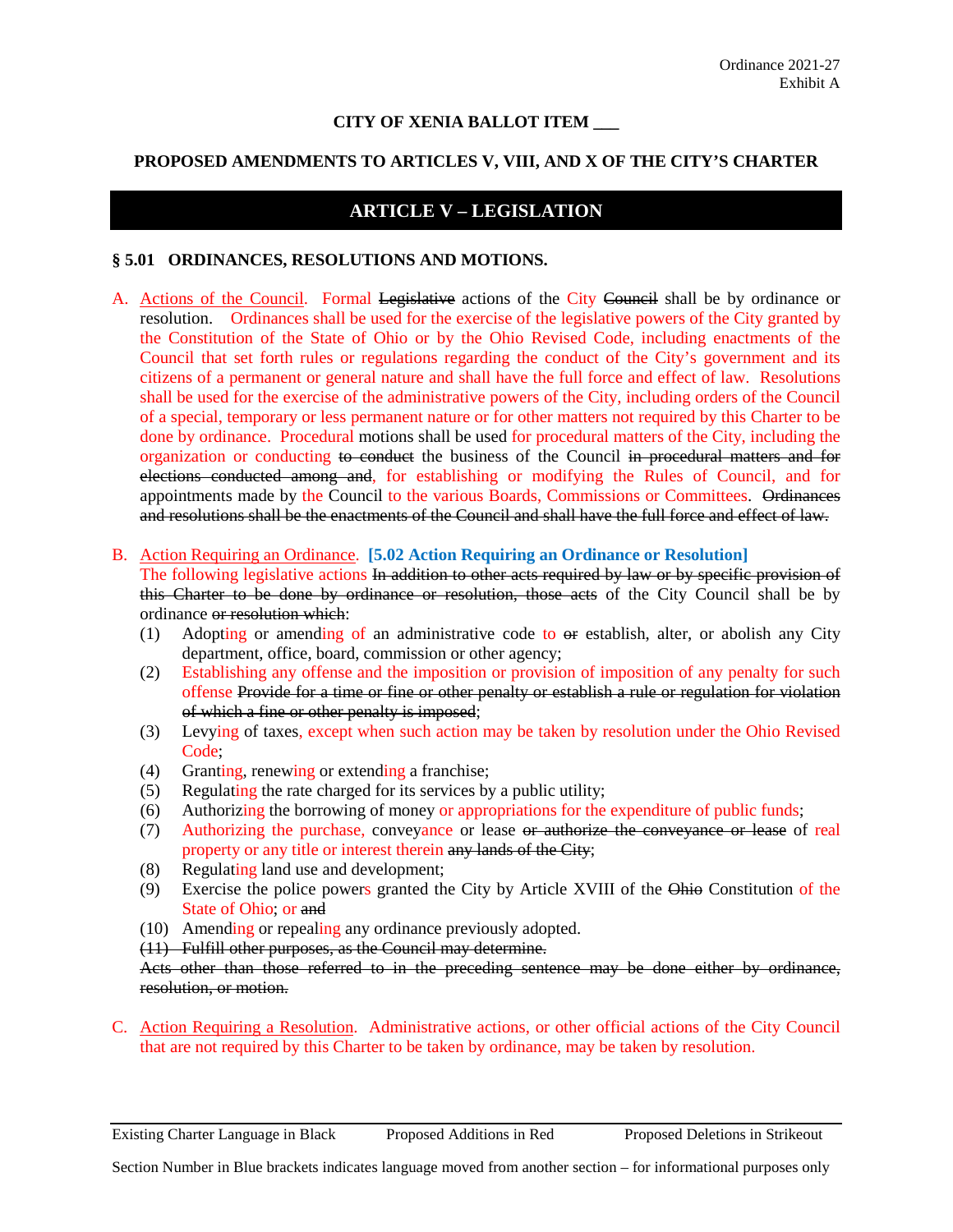D. Action Requiring a Procedural Motion. Actions by the City Council to conduct its own affairs in procedural matters, including its organization and elections under Section 4.04 of this Charter, establishing or modifying Rules of Council, and for appointments made by the Council may be made by procedural motion.

# **§ 5.02 ORDINANCES IN GENERAL. Action Requiring an Ordinance or Resolution.** [*Moved to § 5.01(B)*]

- A. [5.03(A)] Form. Every proposed ordinance or resolution shall be introduced in writing and in the form required for final adoption, after review by the Law Director, or his or her designee, on the question of correct legal form or possible contradiction with the U.S. Constitution or the Constitution of the State of Ohio, this Charter, existing ordinances, or general laws of the State. No ordinance or resolution shall contain more than one (1) subject, which shall be clearly expressed in its title, except for appropriation of money; provided, however, that appropriation ordinances may contain various subjects, accounts, and amounts for which moneys are appropriated, and an ordinance amending or enacting sections of the City Code may contain more than one title, chapter, section or subsection containing more than one subject. The enacting clause shall be "The City of Xenia hereby ordains..." in the case of ordinances, or "The City of Xenia hereby resolves...", in the case of resolutions. Any ordinance or resolution which that repeals or amends an existing ordinance, resolution or part of the Xenia City Code shall set out in full the ordinance, resolution sections or subsections to be repealed or amended, and shall indicate matters to be omitted by enclosing it in brackets or by strikeout type and shall indicate new matters by underscoring or by italics. Any ordinance, section or subsection so amended shall be repealed.
- B. **[5.03 (B)]** Procedure. An ordinance or resolution may be introduced by any member of Council at any regular or special meeting of the Council. Upon introduction of any proposed ordinance, the City Clerk shall distribute a copy to each Council member and appointed official, and shall file a copy reasonable number of copies in the office of the City Clerk, and shall publish the ordinance, by title or by a brief summary thereof, together with notice setting out the time and place for a public hearing thereon and for its consideration by the Council. Notice of the public hearing shall be published at least seven (7) days prior to the scheduled public hearing. and such other public places as Council may designate. The enacting clause of any ordinance or resolution, unless it is declared to be an emergency, shall not be passed until it has been publicly read at two  $(2)$  meetings at least one  $(1)$ week apart. Such readings may be by title only. Pursuant to Section 5.07 of this Charter, the ordinance or resolution shall be published by the City Clerk.
- C. Public Hearing. A public hearing on the proposed ordinance shall be held not earlier than seven (7) days following publication of the notice of such hearing and may be held separately or in connection with a regular or special meeting of the City Council. After the public hearing, Council may adopt the proposed ordinance, with or without amendment, or reject it.
- D. Amendment. If, after the public hearing, Council amends the ordinance and the amendment is a matter of substance, as determined by a majority vote of the members of Council who are present, the ordinance may not be voted upon until it has been subjected to the procedures required in the case of a newly introduced ordinance under Subsection B. of this section.
- E. **[5.03(D)]** Adoption and Publication. The vote on the question of adoption of each ordinance shall be taken by roll call and entered into the Clerk's journal. No ordinance shall be adopted except upon the affirmative vote of a majority of the members of Council who are present, unless otherwise required by this Charter. After its adoption, the Clerk shall publish the ordinance again, together with a notice of its adoption. As used in this section, the term "publish" means to post on the City's website within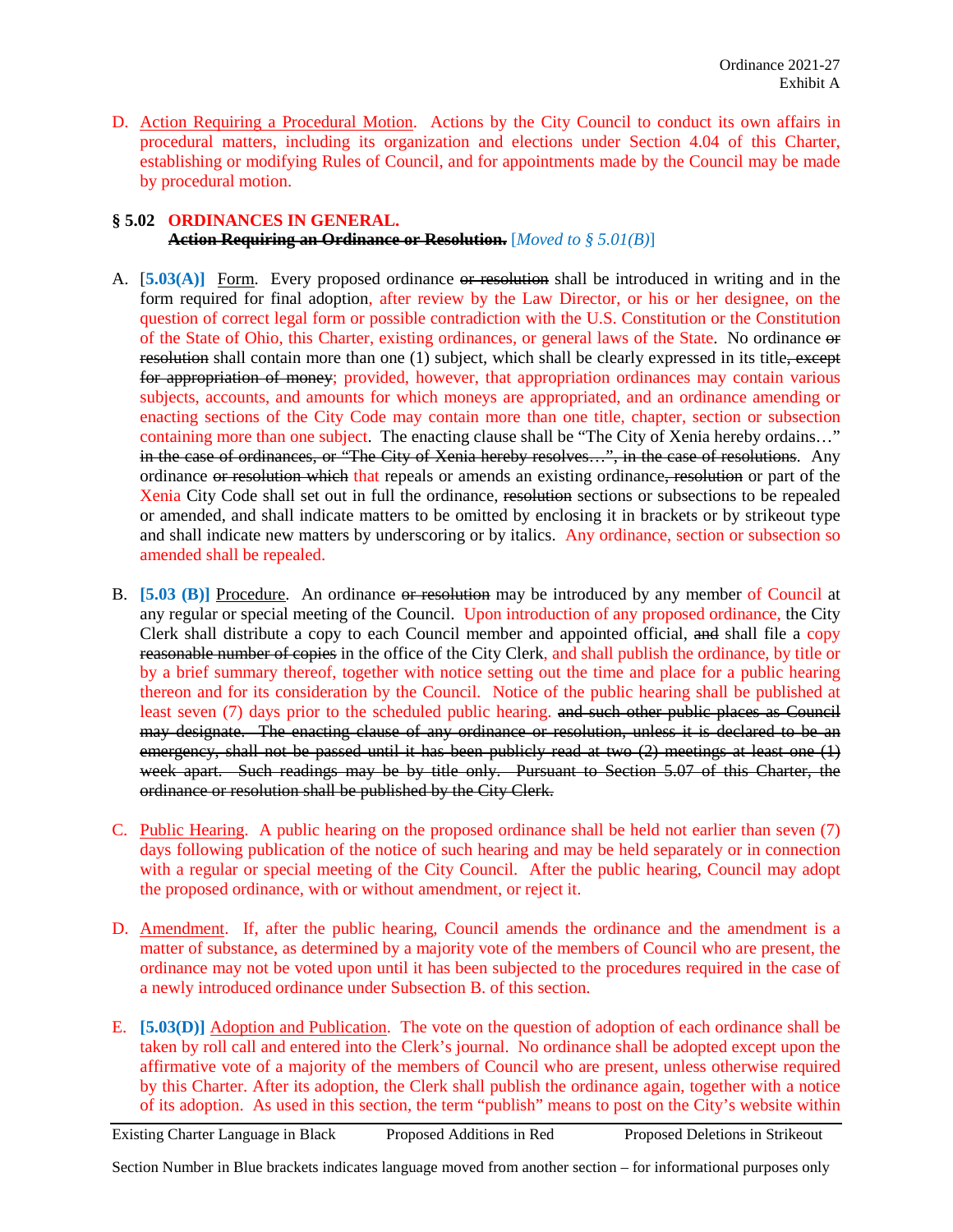seven (7) days of adoption and either to print in one or more newspapers of general circulation in the City or to post in full in not less than three (3) public places in the City, as determined by Council, within twenty (20) days of adoption, the ordinance by title or by a brief summary thereof.

"Published" Defined. As used in this section, the term "publish" means to print in one (1) or more newspapers of general circulation in the City, and/or by other electronic media: (1) the ordinance or resolution or a brief summary thereof, and (2) the places where copies of it have been filed and the times when it is available for public inspection and purchase at cost.

F. **[5.03(C)]** Effective Date. Except as otherwise provided in this Charter, every adopted ordinance shall become effective at the expiration of thirty (30) days after adoption or at any later date specified therein.

## **§ 5.03 EMERGENCY ORDINANCES.**

**Ordinances and Resolutions in General.** [*Moved to § 5.02 and § 5.05*]

## **[5.04 Emergency Ordinances and Resolutions]**

- A. Emergency Ordinances. To meet a public emergency affecting the peace, health, or safety or welfare of the inhabitants of the City, or for the preservation of their lives or property, or to insure the necessary daily operations of a some Municipal department or public utility, the Council may adopt one or more emergency ordinances, or resolutions. Ordinances or resolutions for the appropriation of money may be declared emergency measures. Such ordinances or resolutions but such emergency ordinances may not, however, levy taxes (except when incidental to incurring debt); grant, renew or extend a franchise (except one affecting health or incidental to incurring debt); or regulate the rate charged by a public utility for its services, or grant any special privileges.
- B. Procedure; Adoption. An emergency ordinance or resolution shall be introduced in the form and manner provided for ordinances or resolutions generally, except that it shall be plainly designated as an emergency ordinance or resolution and shall contain, after the enacting clause, contain a declaration stating that an emergency exists and describing it in clear and specific terms. An emergency ordinance or resolution may be adopted with or without amendment or rejected at the meeting at which it is introduced, but the affirmative vote of five (5) members of Council shall be required for adoption, except as otherwise provided in Section 5.04. An emergency ordinance shall become effective upon adoption or at such time and date as it may by its terms specify. After adoption, the ordinance or resolution shall be published as prescribed for other adopted ordinances or resolutions. Emergency ordinances, including ordinances for emergency appropriations, shall not be subject to referendum. It shall become effective upon adoption or at such time and date as it may by its terms specify.
- C. Automatic Repeal. Every emergency ordinance, except one made pursuant to Section 5.04 of this Charter, or one authorizing or otherwise adopted in connection with the borrowing of money and/or the levying of taxes with respect to such borrowing, or one authorizing the purchase, conveyance or lease of real property or the title or interest therein, shall automatically stand repealed as of the sixtyfirst  $(61<sup>st</sup>)$  day following the date on which it was adopted, but this shall not prevent the reenactment of the ordinance in the manner specified in Section 5.02 or this section.No emergency ordinance shall be extended beyond its repeal date by the adoption of another emergency ordinance.Contract rights that vest pursuant to an emergency ordinance shall not be impaired or abridged by the repeal of such ordinance. An emergency ordinance may also be repealed by adoption of a repealing ordinance in the same manner specified in Section 5.02.

#### Existing Charter Language in Black Proposed Additions in Red Proposed Deletions in Strikeout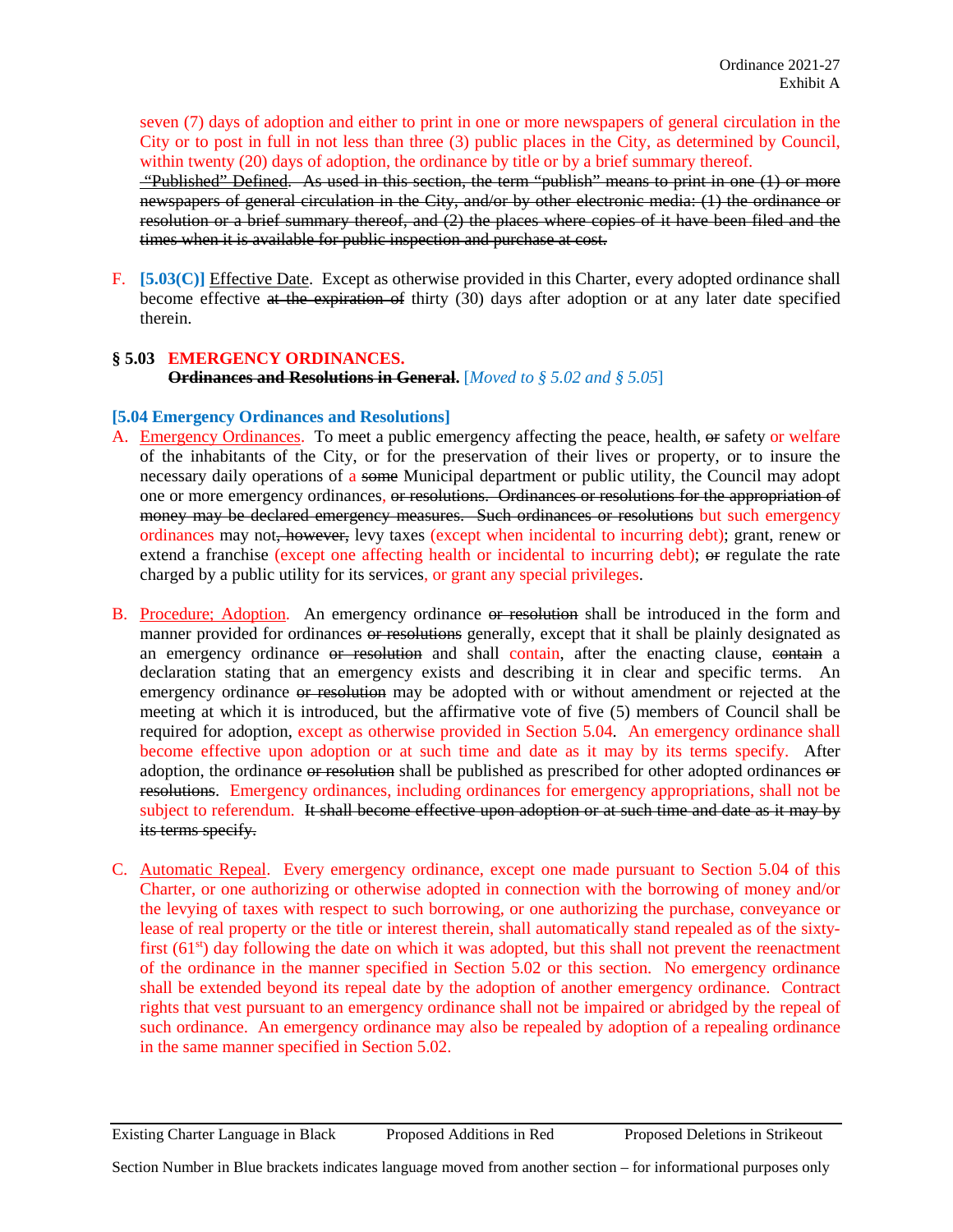# **§ 5.04 EMERGENCY ORDINANCES FOR APPROPRIATIONS.**

**Ordinances and Resolutions.** [*Moved to § 5.02 and § 5.05*]

To meet a public emergency affecting life, health, safety, property or the public welfare, or to meet an emergency in the daily operations of a City department, division or agency, City Council may make supplemental or amended appropriations. Such appropriations shall be made pursuant to an emergency ordinance in accordance with the provisions of Section 5.03; provided, however, that appropriations made by emergency ordinance shall be adopted upon the affirmative vote of at least four (4) members of Council and such emergency ordinance shall not be automatically repealed.

# **§ 5.05 RESOLUTIONS.**

## **Motions.** [*Moved to § 5.06*]

- A. Resolutions shall be in written form and may be introduced by any member of Council at any regular or special meeting of the City Council. The City Clerk shall distribute a copy to each Councilmember and appointed official prior to the meeting at which the resolution is to be introduced. A resolution may be passed, with or without amendment, or rejected by the City Council at the meeting at which it is introduced, and no waiting period or hearing shall be required. The vote on the question of passage of each resolution shall be taken by roll call and entered into the Clerk's journal. No resolution shall be adopted except upon the affirmative vote of a majority of the members of Council who are present, unless otherwise required by this Charter.
- B. No waiting period, notice, or hearing shall be required for a resolution and a resolution shall become effective immediately upon its passage or at such time and date as it may specify. Notwithstanding the foregoing, Council may accept public comment upon any resolution before it upon a motion to entertain public comment, duly seconded, and approved by a majority vote of the members present.
- C. The Clerk shall publish notice of the passage of a resolution, by title or a brief summary thereof, on the City's website within seven (7) days of its passage.

## **§ 5.06 PROCEDURAL MOTIONS. Signing and Authentication of Ordinances and Resolutions.** [*Moved to § 5.07*]

[5.05 Motions] Consistent with Section 5.01 of this Charter, City Council may take actions that are procedural in nature, such as organizing or conducting the business of the City Council, establishing or modifying the Rules of Council, or making appointments to Boards, Commissions or Committees, not required to be done by ordinance or resolution by procedural motion. Action on a procedural motion shall be made by a member of Council and duly seconded and adopted by voice vote of a majority of the quorum, and. The vote on a procedural motion may be by roll call or by voice vote, as determined by Council in the Rules of Council, and shall be carried upon the affirmative vote of a majority of the members of Council who are present. The procedural motion and the vote thereon shall be entered into the Clerk's Journal. No waiting period, notice, hearing or publication shall be required for a procedural motion and it shall be effective immediately unless otherwise stated in the motion upon its passage.

## **§ 5.07 AUTHENTICATION AND RECORDING OF ORDINANCES AND RESOLUTIONS. Publication of Ordinances and Resolutions.** [*Moved to § 5.02 E, § 5.03 B, and § 5.05 C*]

**[5.06 Signing and Authentication of Ordinances and Resolutions]** All ordinances and resolutions passed by Council shall be signed by the presiding officer and authenticated by the City Clerk; however, the failure or refusal of such officers to sign such ordinance or resolution shall not invalidate an otherwise properly enacted ordinance or resolution. The Clerk shall record in full in the Clerk's Journal or other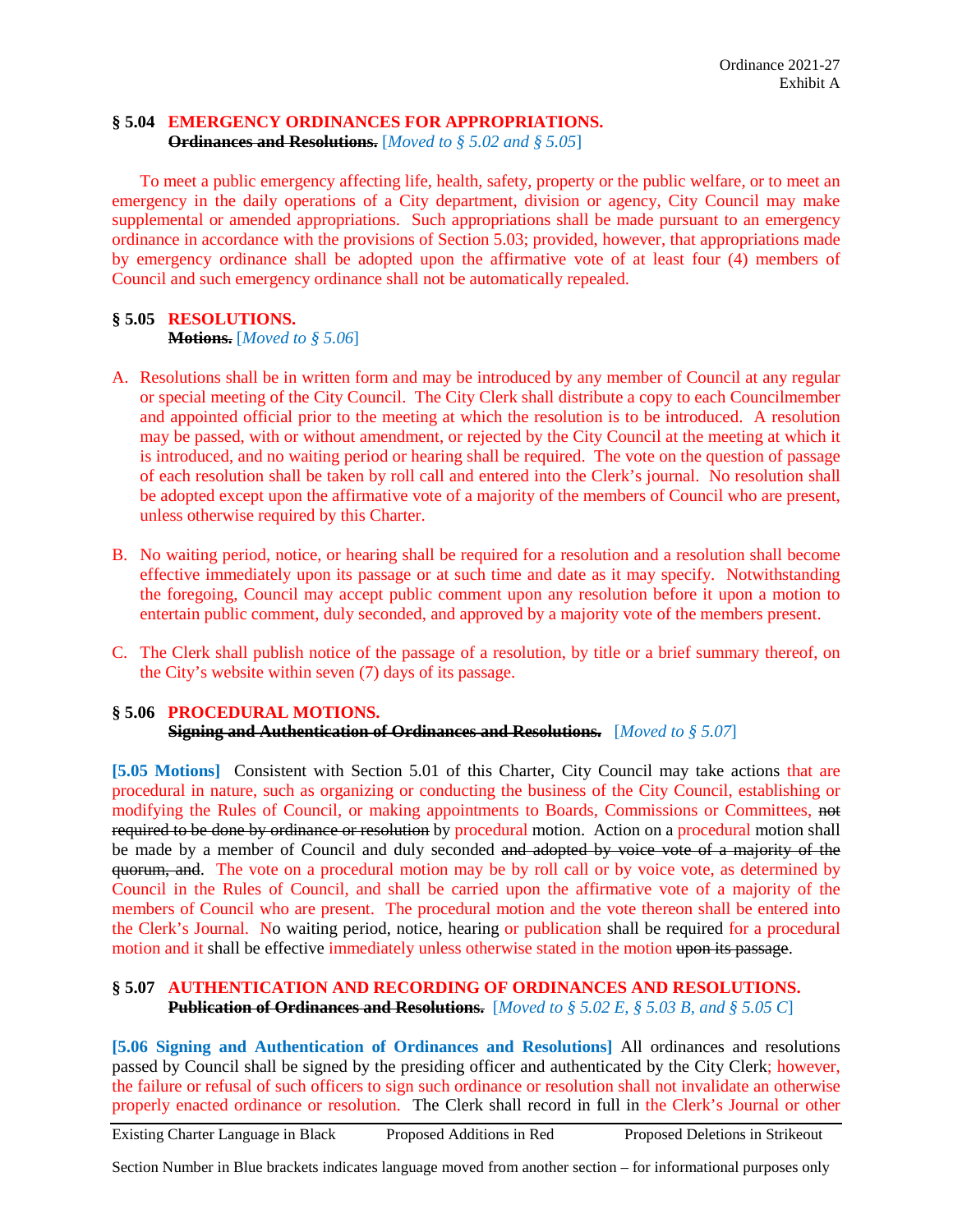record prescribed by Council a properly indexed book all ordinances and resolutions adopted by Council. This section is discretionary only. The City Clerk or a duly authorized deputy to said Clerk shall, upon the request of any person and upon the payment of any fee established by Council, certify true copies of any ordinance or resolution, which certified copies shall be admissible as evidence in any court.

All ordinances and resolutions shall be published one (1) time within twenty (20) days after passage in a newspaper of general circulation in the City of Xenia, and/or the Council may determine that publication shall be by other electronic media. Ordinances or resolutions containing language in excess of that number provided for by ordinance of Council may be published by title and summary only. In the event of the publication of ordinances or resolutions, exact copies thereof shall be posted in five (5) public places in the City of Xenia for a period of ten (10) days after the date of first publication. The five (5) places of posting shall be set forth within the text of the published notice.

#### **§ 5.08 INITIATIVE AND REFERENDUM.**

**Codes of Technical Regulations.** [*Moved to § 5.09*]

Except as otherwise provided in this Charter, ordinances providing for the exercise of any powers of government granted by the Constitution of the State of Ohio or delegated by the Ohio General Assembly to the City may be proposed and submitted to the electors of the City by initiative petition. Except as otherwise provided in this Charter, the effective date of an ordinance passed by the City Council may be suspended until such ordinance is approved by the electors of the City by referendum petition. If the Council is required to pass more than one ordinance to complete and pay for any public improvement, the referendum shall apply only to the first ordinance to be passed and not to any subsequent ordinance in the series relating thereto.

# **§ 5.09 ADOPTION OF TECHNICAL CODES BY REFERENCE.**

**Codification.** [*Moved to § 5.10*]

**[5.08 Codes of Technical Regulations]** The City Council may, by ordinance, adopt any standard code of technical regulations prepared by the State or any department, board or other agency of the State, or any standard or model ordinance or code prepared and promulgated by a public or private organization including, but not limited to, code and regulations pertaining to fire, fire hazards, fire prevention, plumbing regulations, electrical regulations, building regulations, housing regulations, environmental regulations and such other matters as the Council may determine to be appropriate for adoption and incorporation by reference thereto is the adopting ordinance or resolution. The ordinance adopting any such standard code shall state the date and source of such standard code and shall not be required to contain the entire code so adopted. The ordinance adopting any such standard code may also adopt and incorporate by reference any future amendments to such standard codes and upon the ordinance stating that such future amendments are adopted for incorporation by reference, no further action by the Council to adopt such future amendments shall be required. The procedure and requirements governing such an adopting ordinance or resolution shall be as prescribed for ordinances and resolutions, generally, except that:

- (1) The requirements of Section 5.03 of this Charter for distribution and filing of copies of the ordinance or resolution shall be construed to include copies of the code of technical regulations as well as of the adopting ordinance or resolution; and
- (2) A copy of each adopted code of technical regulations as well as of the adopting ordinance or resolution shall be authenticated and recorded by the City Clerk pursuant to Section 5.06 of this Charter. Copies of each adopted code of technical regulations shall be made available by the City Clerk for distribution or for purchase at cost.

Existing Charter Language in Black Proposed Additions in Red Proposed Deletions in Strikeout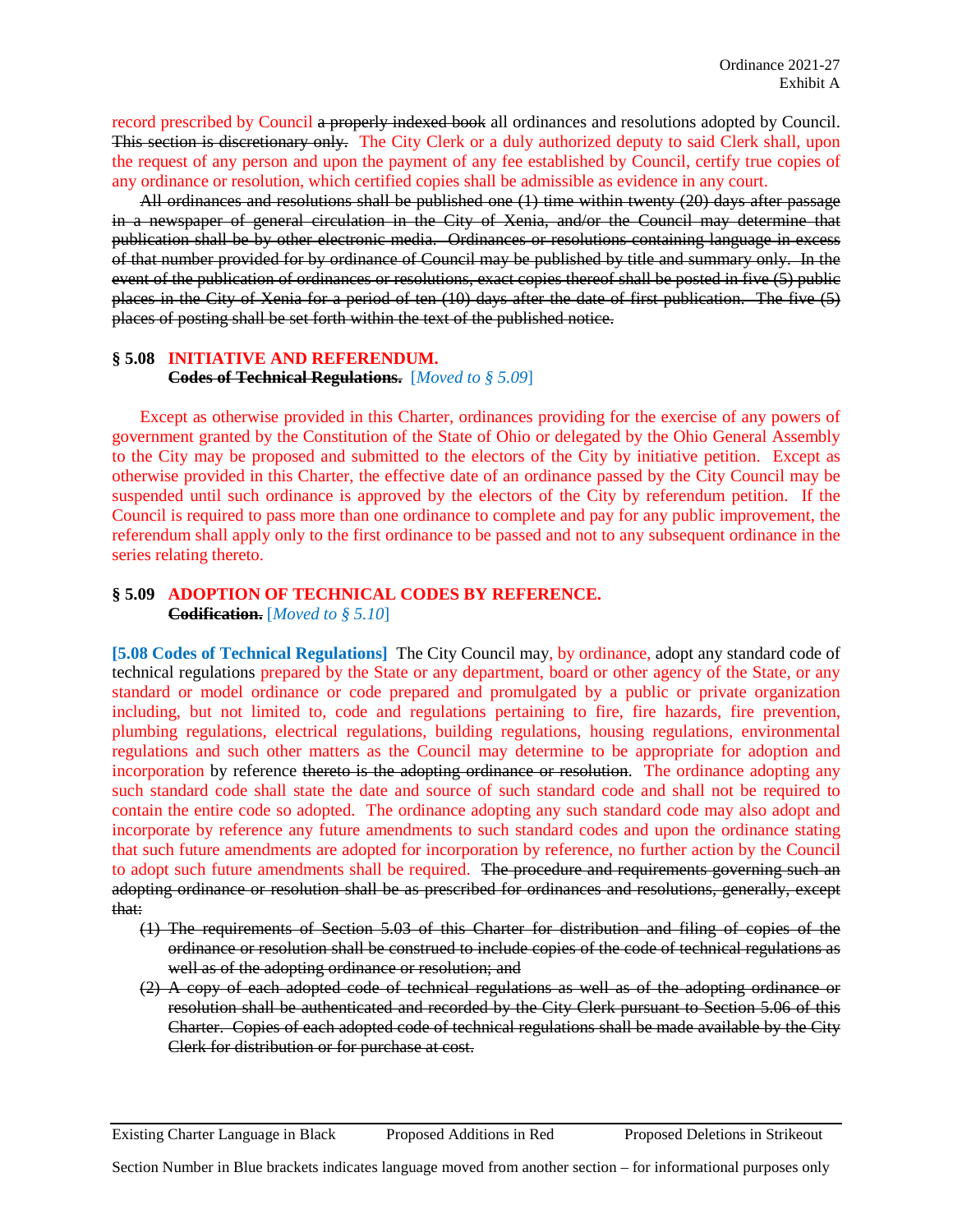## **§ 5.10 CODIFICATION.**

- A. Codification. By a majority vote of the members elected to Council, the Council may cause the ordinances of the City to be revised, rearranged, codified or recodified and published in book form and/or electronically. Such revision, rearrangement, codification or recodification shall be done by ordinance, and may contain new matters therein. A current service supplementing such revision, rearrangement, codification or recodification or publication shall be maintained in the manner prescribed by Council.
- B. **[5.09]** Xenia City Code. Within three (3) years after adoption of this Charter, and at least every five (5) three (3) years thereafter, the City Council shall provide for the preparation of a general codification of all City ordinances and resolutions having the full force and effect of law. The general codification shall be adopted by the Council by ordinance and shall be published promptly to be published in bound or loose-leaf form or by means of electronic media, together with this Charter and any amendments thereto, pertinent provisions of the Constitution and other laws of the State of Ohio, and such codes of technical regulations and other rules and regulations and other matters as the Council may specify. This compilation shall be known as the "Xenia City Code" or "City Code." Copies of the Code shall be furnished to City officers, placed in libraries and public offices or made available on the internet for free public reference, and made available for purchase by the public at cost.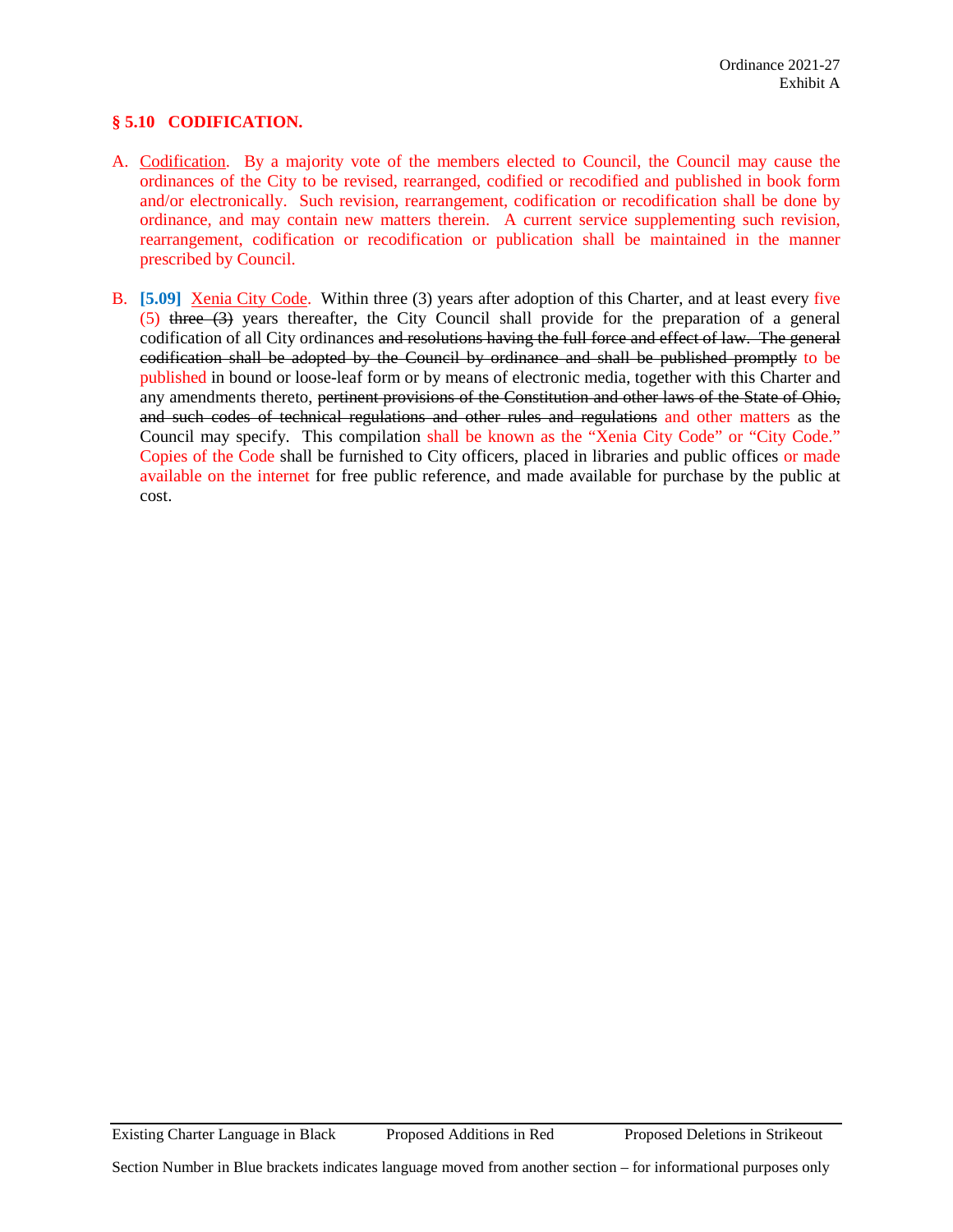# **ARTICLE VIII: BOARDS AND COMMISSIONS**

## **§ 8.01 CREATION OF BOARDS AND COMMISSIONS.**

- A. Charter-Created Boards and Commissions. The following City Boards and Commissions are hereby established The City Council shall establish the following boards and commissions:
	- (1) Planning and Zoning Commission.
	- (2) Board of Zoning Appeals.
	- (3) Civil Service Commission.
	- (4) Charter Review Commission.
- B. Additional Boards and Commissions. In addition to those Boards and Commissions enumerated above, the Council may create, alter or abolish additional boards and commissions by ordinance, or may establish standing and select committees by resolution from time to time as it deems proper, create, alter or abolish additional standing and special committees and appoint or remove the members thereof. If it creates any such board, commission or committee, the Council shall establish its powers and duties, and establish rules for its organization.

#### **§ 8.02 BOARDS AND COMMISSIONS. Duties, Power and Composition.**

A. Qualifications. Members of the Planning and Zoning Commission, the Board of Zoning Appeals, the Civil Service Commission and the Charter Review Commission shall be qualified electors of the City at the time of their appointment by Council and during their respective terms of office and shall hold no other elected or appointed office nor employment with the City, unless otherwise authorized by this Charter. The qualifications for membership to any Council-created board, commission or committee shall be established by Council at the time of its creation.

All boards and commissions established by the City Council in accordance with this Charter shall be advisory committees, with the exception of the Board of Zoning Appeals, which shall have complete authority in accordance with adopted ordinances and State law.

 Except for the Civil Service Commission, which is governed by Section 10.03 of this Charter, boards and commissions shall consist of five (5) qualified residents from the City of Xenia and shall be chaired by a member of City Council.

#### B. Meetings.

(1) Each board, or commission or committee shall meet as is necessary to conduct and transact the business before it, and shall meet on the dates and at the time established by said board, commission or committee by a majority vote of all the members of the board, commission or committee; provided, however, that in the case of a board, commission or committee created by the conduct public meetings at times established or designated by City Council, may establish the dates and times for such board, commission, or committee's meeting at the time of its creation which shall also establish rules of procedure for each board or commission. The rules of order for all boards and commissions shall be the same as for City Council as prescribed in Section 4.14 of this Charter. All boards and commissions, except the Board of Zoning Appeals, shall have no legislative or judicial power and shall advise City Council on matters designated to each board or commission by Council. The Chairperson shall establish an agenda for his or her board or commission meeting and shall have no voting privilege, excepting in the event of a tie.

Existing Charter Language in Black Proposed Additions in Red Proposed Deletions in Strikeout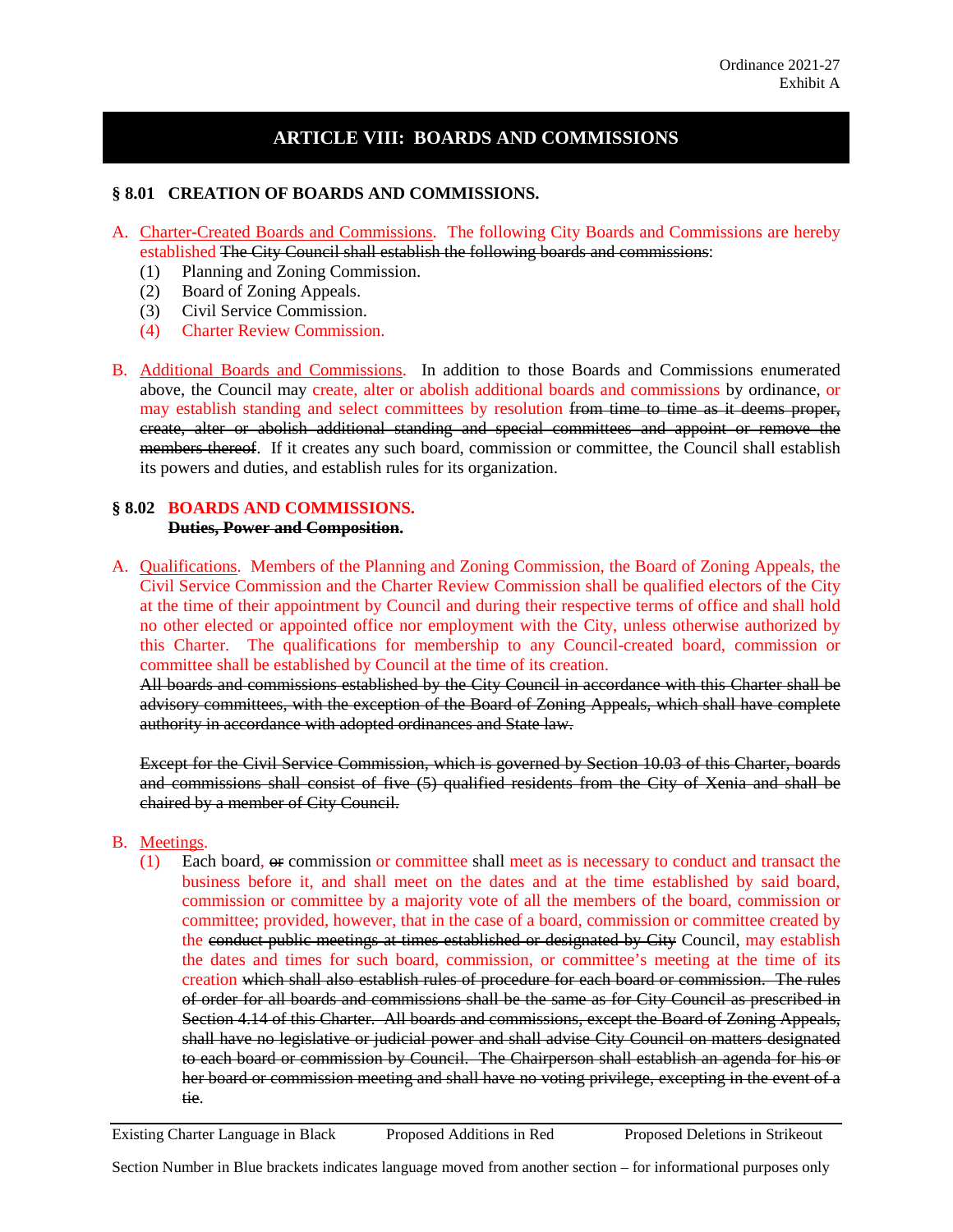- (2) A majority vote of the voting members of each board, commission or committee created pursuant to Section 8.01 of this Article shall constitute a quorum for the transaction of business at any meeting of such total membership, excluding the Chairperson, of a board, or commission or committee, is required to approve or disapprove any matter coming before each board or commission. All business conducted by each board or commission shall be in accordance with this Charter, the City of Xenia Codified Ordinances and State law.
- (3) Each board, commission or committee created pursuant to Section 8.01 of this Article shall conduct its meetings in compliance with Section 13.03 of this Charter.
- (4) Rules providing for the number and the manner of calling regular and special meetings, and to provide for the conduct and government of such meetings, may be adopted by a majority vote of the members of each board, commission or committee created pursuant to Section 8.01 of this Article; provided, however, that such rules shall not conflict with the provisions of this Charter or any ordinance passed by the Council. In the absence of adopting its own rules, each board, commission or committee shall follow the Rules of Council authorized under Section 4.01 I. of this Charter. If the Council has not adopted Rules of Council, then each board, commission or committee that has not adopted its own rules shall follow Robert's Rules of Order.
- (5) The Chairperson of each board and commission created pursuant to Section 8.01 A. of this Article shall act as the presiding officer at all meetings of that board or commission and shall establish or approve an agenda for each meeting of his or her respective board or commission. The Vice Chairperson shall act as the presiding officer in the Chairperson's absence. In the event a Council member is unable to chair a board or commission so assigned, the Council shall designate an alternate Council member to chair that board or commission.
- C. Majority Vote. A majority vote of the voting members present and eligible to vote of each board, commission or committee created under Section 8.01 of this Article shall be required to take action on any matter and for the passage of any motion coming before such board or commission.
- D. Removals; Vacancies.
	- (1) The member of any board or commission created pursuant to Section 8.01 hereof may be removed by Council, upon a majority vote, for neglect of duty, incapacity, incompetency, malfeasance in office or other good cause, as determined by the Council. Written notice of the charges for such removal shall be provided to the member at least ten (10) days prior to the public hearing on such removal before the Council. The member shall have the right to address Council during said public hearing. All removals made in accordance with this division shall be final.
	- (2) The seat of a member appointed to a board or commission hereinabove referred to shall be deemed vacant if the member resigns, is unable to serve, or is absent from three (3) consecutive meetings and such absences are not excused by a majority vote. Unless otherwise provided by this Charter, such vacancy on a board or commission shall be filled for the remainder of the term in the manner authorized for an original appointment to the seat.
	- (3) If a member is removed for neglect of duty or malfeasance in office, that person shall not be eligible for appointment to any City Board, Commission or Committee for a period of five (5) years after his or her removal.

## **§ 8.03 PLANNING AND ZONING COMMISSION. Selection of Board and Commission Members and Compensation.** [*Moved to § 8.02*]

A. Membership; Terms. The Planning and Zoning Commission shall consist of five (5) members atlarge, and one (1) Councilmember, who shall act as the Chairperson of the Commission. Members of the Planning and Zoning Commission shall be appointed by the Council, by majority vote. The at-

Existing Charter Language in Black Proposed Additions in Red Proposed Deletions in Strikeout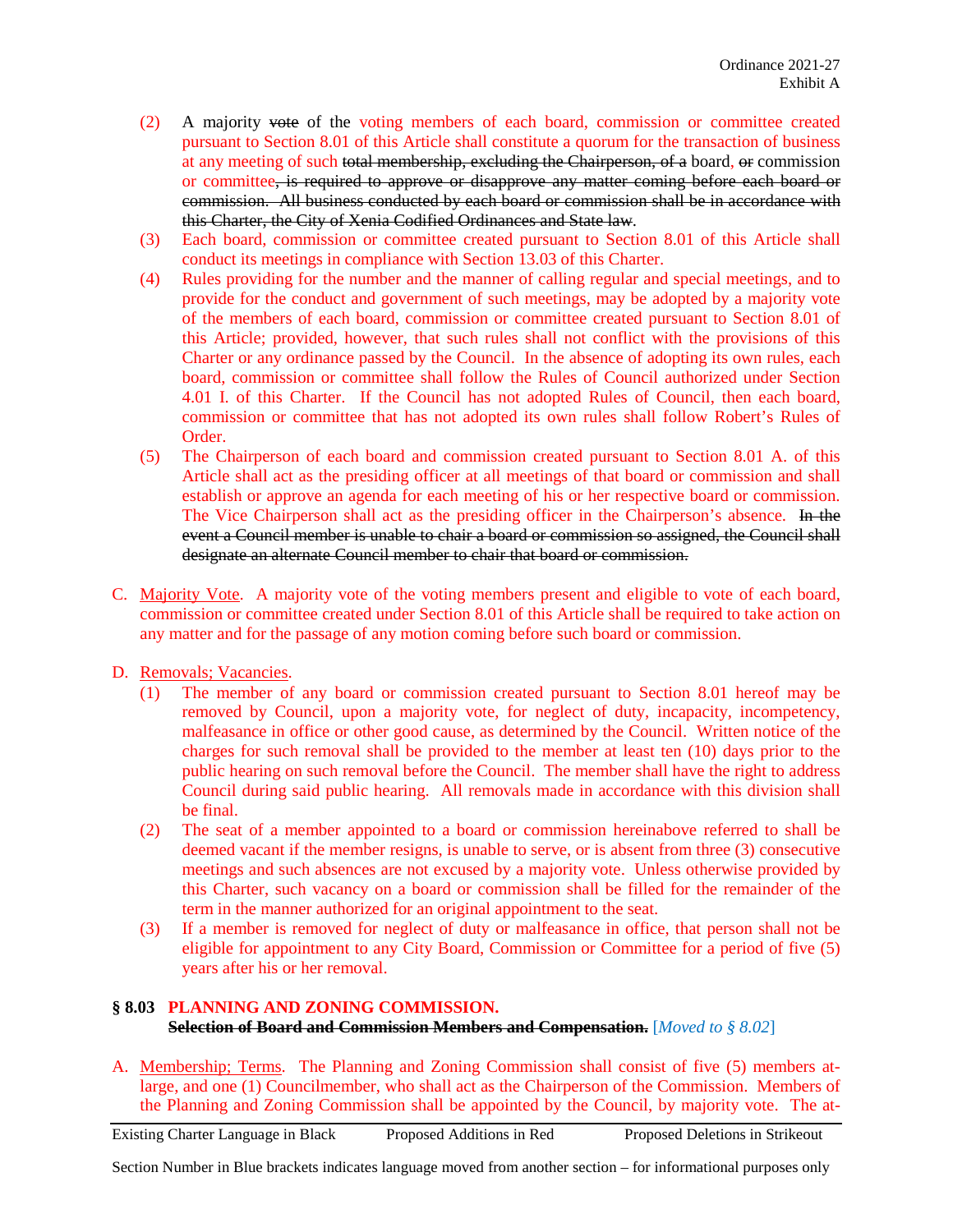large members shall serve for terms of four (4) years and each member shall continue in office until his or her successor is appointed. The term of the Chairperson shall be two (2) years, and the Chairperson shall continue in office until his or her successor is appointed.

- B. Organization.
	- (1) The Planning and Zoning Commission shall be chaired by a sitting member of the City Council. The Chairperson of the Planning and Zoning Commission shall have no voting privileges, except in the case of a tie vote.
	- (2) At its first meeting in each year, the Planning and Zoning Commission shall elect, by majority vote, from among its membership a member to serve as the Vice Chairperson. When acting as the presiding officer in the absence of the Chairperson, the Vice Chairperson shall have full voting privileges.
- C. Powers and Duties.
	- (1) The Planning and Zoning Commission shall perform all duties assigned to it by the City Council by ordinance or resolution related to the planning or regulation of the growth, development, platting, subdivision and land use within the City.
	- (2) The Planning and Zoning Commission shall continuously review and report to the City Council its recommendations concerning the City's subdivision, platting, thoroughfare plans, land use plans, and zoning ordinances and regulations.
	- (3) The Planning and Zoning Commission may conduct such studies, prepare such plans, maps and reports related to the growth, development, platting, subdivision and land use within in the City and may make such recommendations relative thereto to the City Council as it feels are in the best interest of the City.

Except for the Civil Service Commission, which is governed by Section 10.03 of this Charter, the City Council shall appoint citizens of the City of Xenia to serve on the various boards and commissions. No citizen so appointed may serve on more than one (1) board or commission at any given time. [*Moved to § 8.02 A*]

In the event a member appointed to a board or commission resigns or is unable to serve, in the event a member is absent and unexcused from three (3) consecutive meetings, or in the event City Council determines that there is good cause why a member should not serve, the seat will be declared vacant and, except for the Civil Service Commission, which is governed by Section 10.03 of this Charter, the City Council shall appoint a new member to fulfill the absent member's term. [*Moved to § 8.02 D*]

## **§ 8.04 BOARD OF ZONING APPEALS. Terms of Appointment.**

- A. Membership; Terms. The Board of Zoning Appeals shall consist of five (5) members at-large, and one (1) Councilmember, who shall act as the Chairperson of the Board. Members of the Board of Zoning Appeals shall be appointed by Council, by majority vote. The at-large members shall serve for terms of four (4) years and each member shall continue in office until his or her successor is appointed. The term of the Chairperson shall be two (2) years, and the Chairperson shall continue in office until his or her successor is appointed.
- B. Organization.
	- (1) The Board of Zoning Appeals shall be chaired by a sitting member of the City Council. The Chairperson of the Board of Zoning Appeals shall have no voting privileges, except in the case of a tie vote.
	- (2) At its first meeting in each year, the Board of Zoning Appeal shall elect, by majority vote, from among its membership a member to serve as the Vice Chairperson. When acting as the

Existing Charter Language in Black Proposed Additions in Red Proposed Deletions in Strikeout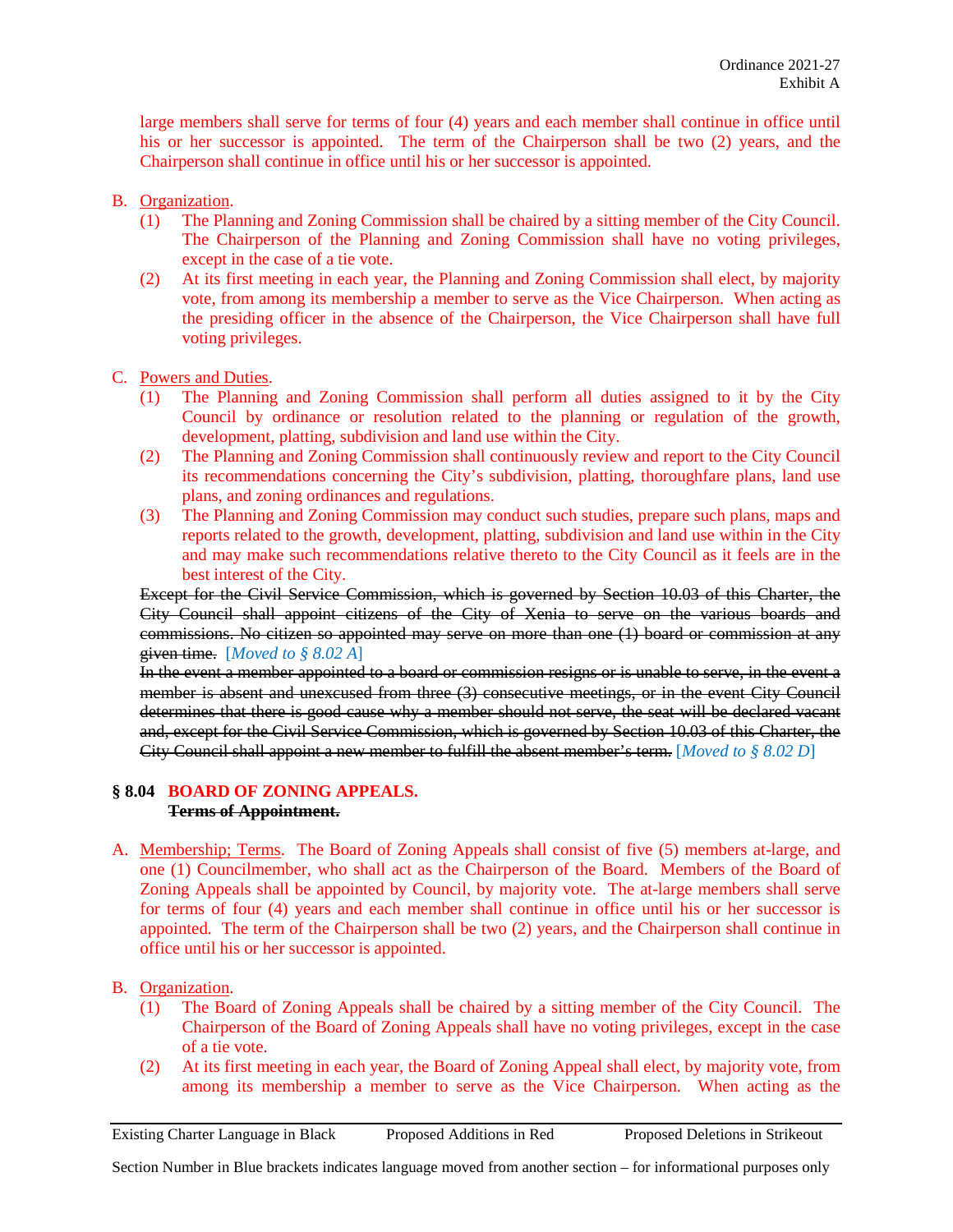presiding officer in the absence of the Chairperson, the Vice Chairperson shall have full voting privileges.

- C. Powers and Duties.
	- (1) The Board of Zoning Appeals shall have the authority to hear and decide appeals for exceptions to, and variances in, the application of ordinances, resolutions, rules, regulations, and measures that govern zoning, building and housing in the City, subject to such standards as may be prescribed by City Council.
	- (2) The Board of Zoning Appeals shall have the authority to hear and decide appeals from the orders of administrative officials related to the application of ordinances, resolutions, rules, regulations, and measures that govern zoning, building and housing in the City, subject to such standards as may be prescribed by City Council.
	- (3) The Board of Zoning Appeals shall perform all duties assigned to it by the City Council by ordinance or resolution related to the application of City ordinances, resolutions, rules, regulations, and measures related to zoning, building and housing within the City.
	- (4) In any appeal from the decision of the order of any administrative official or for exception to, and variances in, the application of any zoning, building or housing ordinance, resolution, rule, regulation, or measure, the Board of Zoning Appeals shall be deemed to be acting as a quasijudicial body.

Except for the Civil Service Commission, which is governed by Section 10.03 of this Charter, the term of each member appointed to a board or commission shall be four (4) years.

# **§ 8.05 CIVIL SERVICE COMMISSION.**

**Charter Review Commission.** [*Moved to § 8.06*]

- A. [10.03(A)] Membership; Terms. The A Civil Service Commission shall consist consisting of five (5) members at-large, shall be appointed by Council, by majority vote. Appointments shall be made without concern for the member's political affiliation. The members shall serve for terms for a term of five (5) years, one (1) to be appointed every year, and each member shall continue in office until his or her successor is appointed.
- B. Organization.
	- (1) At its first meeting in each year, the Civil Service Commission shall elect, by majority vote, from among its membership a member to serve as the Chairperson and a member to serve as the Vice Chairperson. Both the Chairperson and the Vice Chairperson shall have full voting privileges.
	- (2) The Civil Service Commission shall appoint a Secretary, who may be from within or without the membership of the Commission or may hold other office or employment with the City. The Secretary shall keep an accurate record of the proceedings of the Commission and shall be responsible for the administration of competitive examinations and communications between the Commission and the City's administration. The position of Secretary shall be part-time, unless a full-time Secretary is authorized by the City Council.
- C. Powers and Duties.
	- (1) The Civil Service Commission shall be responsible for the administration of competitive examinations for original appointments and promotions in the classified service of the City.
	- (2) The Civil Service Commission shall have the authority to hear appeals from administrative determinations that result in suspensions, demotions and removals, made by an appointed official pursuant to any rules, regulations or policies adopted by Council, any administrative rules, regulations or policies promulgated pursuant to authorization by Council, or as otherwise permitted by the classified employee's applicable collective bargaining agreement.

Existing Charter Language in Black Proposed Additions in Red Proposed Deletions in Strikeout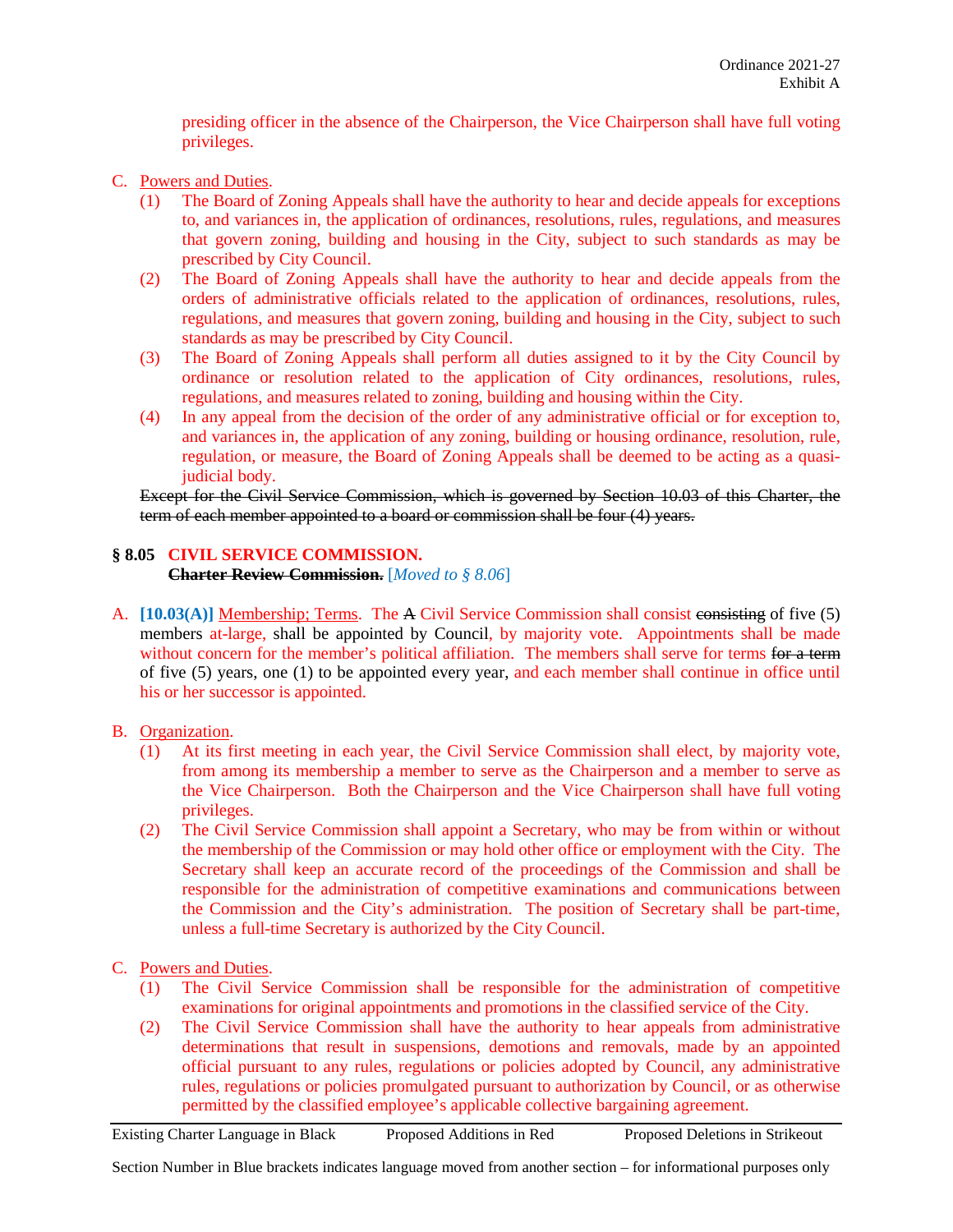(3) The Civil Service Commission shall perform all duties assigned to it by Article X of this Charter or by the City Council, by ordinance or resolution, related to merit system and personnel management policies for classified employees of the City.

## **§ 8.06 CHARTER REVIEW COMMISSION.**

- A. Creation. In addition to those Boards and Commissions listed in Section 8.01, The Council shall appoint, at least every five (5) years, by majority an affirmative vote of at least 4 Councilmembers, a Charter Review Commission. Notwithstanding any other section of this Article VIII, the Charter Review Commission's composition, powers, and duties shall be as set forth in this section.
- B. Membership; Terms. (1) The Charter Review Commission shall consist of an odd number of members, from a minimum of five  $(5)$  to a maximum of eleven  $(11)$  members, who shall be electors of the City at the time of their appointment and during their respective terms of office, and no more than two (2) of said members shall hold other elective office or employment with the City. The Law Director shall serve as legal counsel to the Commission, and the City Manager and the Finance Director, or their designees, may serve as advisors to the Commission. (2) In the event a member resigns or is unable to serve, the seat of that member shall be deemed vacant and City Council shall appoint a new member to fill the absent member's term. (3) The terms of the members of the Charter Review Commission shall terminate at the time designated by City Council for the filing of the Commission's report, with recommendations, to the Council, unless such time is extended by Council, by resolution.
- C. Meetings; Powers.
	- (1) The Commission shall conduct its meetings in accordance with the Ohio Open Meeting Law, and the rules of order for the Commission shall be the same as the Rules of Council.
	- (2) The Commission shall elect its own Chair and Vice Chair, and the Chair shall establish the agenda for all meetings of the Commission.
	- (3) A majority vote of the Commission members present shall be required to approve or disapprove any motion before the Commission.
- C. <del>D.</del> Powers and Duties; Report to Council. The Charter Review Commission shall review the City Charter and, within the time designated by Council at the time the Commission members are appointed, and shall recommend to Council such amendments, additions, or revisions, if any, to this Charter that the Commission deems necessary or desirable. After the consideration of the recommendations of the Commission, the City Council may submit all or any of such proposed amendments, additions, or revisions to this Charter to the electorate in the manner prescribed by the Constitution of the State of Ohio.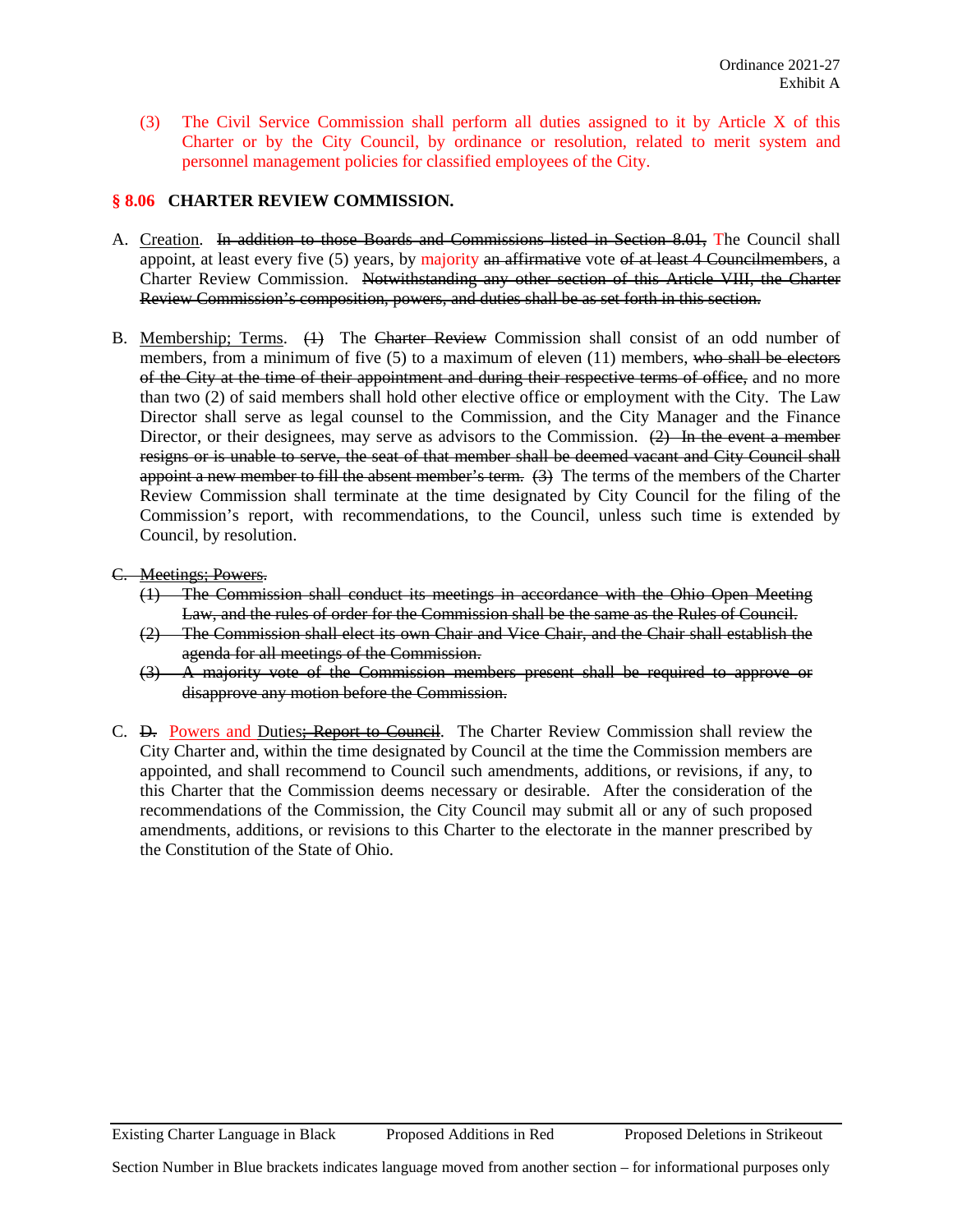# **ARTICLE X – CIVIL SERVICE AND PERSONNEL HUMAN RESOURCE SYSTEM**

#### **§ 10.01 CIVIL SERVICE. Basis for Employment.**

- A. Intent. It is the intent of this Article to comply with Article XV, Section 10, of the Constitution of the State of Ohio while superseding the Ohio Civil Service Act, as contained in the general laws of the State. The provisions of this Article are intended to expressly delegate specific rulemaking authority to the Civil Service Commission and/or the Council, and any such rules made by the Civil Service Commission and/or Council under the authority delegated by this Article shall supersede State law.
- B. Civil Service. All appointments and promotions of City officers and employees who are in the classified service shall be made solely on the basis of merit and fitness, demonstrated by examination, where practicable, or other evidence of competence.

## **§ 10.02 [10.04] CLASSIFICATION OF CIVIL SERVICE. Merit System.**

Consistent with all applicable Federal and State laws, the City Council shall provide for the establishment, regulation and maintenance of a merit system governing personnel policies necessary to effect administration of the employees of the City's departments, offices and agencies, including, but not limited to, classification and pay plans, examinations, force reduction, removals, working conditions, provisional and exempt appointments, in-service training, grievances and relationships with employee organizations.

- A. **[10.04 (A)(1)]** Unclassified Service. The following positions shall constitute The civil services of the City shall be divided into two (2) categories: the unclassified and the classified services. (1) the unclassified service of the City shall include:
	- (1)  $(a)$  The members of City Council, including the Mayor All officers elected by the people;
	- (2) The members of all boards, commissions, and committees, whether created by Charter or by the Council;
	- (3) (b) The City Clerk of City Council, Deputy Clerks, Assistant Clerks and other officers and employees of the City Council;
	- (4) (c) The City Manager, Finance Director, Assistant City Manager, and any assistants or secretaries to the City Manager;
	- (5) The Finance Director, Assistant Finance Director, and any assistants or secretaries to the Finance Director;
	- (6) The Law Director, Police Chief, Fire Chief, City Prosecutor Prosecuting Attorneys, any assistants or secretaries to the Law Director, and any special counsel appointed or employed by the Law Director;
	- (7) The department heads and division and department heads of the various departments and divisions of the City, including the Police Chief and the Fire Chief, and their assistants;
	- (8) The Clerk of Court, Deputy Clerks of Court, the Chief Bailiff and Deputy Bailiffs, the Chief Probation Officer and Probation Officers, and other employees of the Xenia Municipal Court;
	- (9) Seasonal and temporary positions;
	- (10) Positions requiring peculiar and exceptional qualifications of a scientific, managerial, professional, technical or educational character;
		- (d) The Personal Secretary to the City Manager; and
	- (11) (e) Ordinary unskilled laborers; and

Existing Charter Language in Black Proposed Additions in Red Proposed Deletions in Strikeout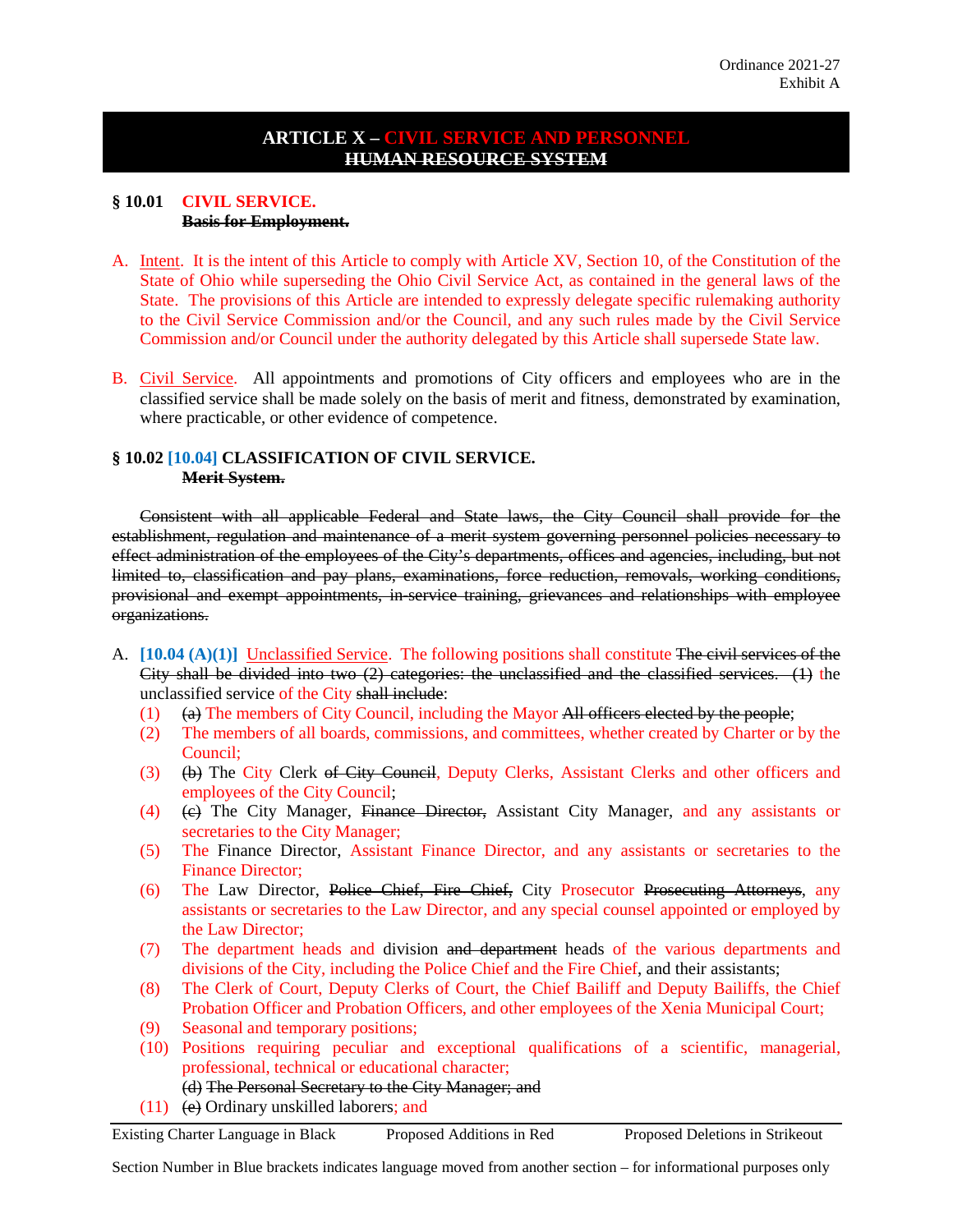#### (12) Any employees placed in the unclassified service by any section of the Ohio Revised Code.

- B. **[10.04 (A)(2)]** Classified Service. The classified service shall comprise all positions not specifically included in by this Charter in the unclassified service. There shall be in the classified service two  $(2)$ categories to be known as the competitive and noncompetitive category:
	- (a) The competitive category shall include all positions and employees for which it is practicable to determine the merit, fitness and practical experience by competitive examination.
	- (b) The noncompetitive category shall include all positions requiring peculiar and exceptional qualifications of a scientific, managerial, professional, technical or educational character, as may be determined by the City Civil Service Commission.

The Civil Service Commission shall have the right to recommend suspension of and/or removal of employees to the appropriate authority in accordance with the provisions of this Charter, City ordinances or the general laws of the State of Ohio. The appointing authority shall have the right to suspend and/or remove employees in accordance with the provisions of this Charter, City ordinances or the general laws of the State of Ohio.

#### **§ 10.03 CIVIL SERVICE RULES Commission; Composition, Term and Power.**

[*Composition, Term and Power of the Civil Service Commission moved to § 8.05*]

A. Civil Service Rules. The Civil Service Commission shall make, promulgate, and when necessary may amend, rules for the administration of competitive examinations, the ranking of candidates and the creation of eligibility lists for positions in the classified service; for the solicitation of applications and criteria for lateral entries; for the promotion of classified employees; and for the hearing of appeals filed by a classified employee. In cases of conflict, the Civil Service Rules adopted in accordance with this section are intended to and shall supersede State law.

A Civil Service Commission consisting of five (5) members shall be appointed by the Council for a term of five (5) years, one (1) to be appointed every year. *[Moved to § 8.05 A]*

- B. Required Provisions. The Civil Service Rules shall provide:
	- (1) For the establishment of categories within the classified services for classified positions that are to be filled by competitive examinations, for nonpromotional classified positions that may be filled by lateral entry, and for classified positions requiring specialized training, or skills requiring certifications or licensure, and/or qualifications of a scientific, business, managerial, professional or educational character that may be filled noncompetitively;
	- (2) Rules, regulations and procedures regarding the administration of competitive examinations for those classified positions that are to be filled through competitive examination, including public notice thereof, to ascertain the merit and fitness of applicants for appointment;
	- (3) Rules, regulations and procedures regarding the grading of competitive examinations and the evaluation of the same, including the establishment of passing and nonpassing scores;
	- (4) Rules, regulations and procedures governing the establishment of eligibility requirements for competitive examinations and for applications for lateral entries and noncompetitive classified positions;
	- (5) Rules, regulations and procedures governing the establishment of eligibility lists from competitive examinations, including rules regarding the ranking of names on such lists and seniority, veteran's preferences, or other additional preferences related to merit and fitness;
	- (6) Rules, regulations and procedures governing the solicitation of applications, and the requirements for application, for nonpromotional classified positions to be filled by lateral entry and for classified positions that may be filled noncompetitively, including public notice thereof;
	- (7) Rules, regulations and procedures governing the rejection of candidates, applicants, or those eligible who fail to comply with reasonable requirements as to moral, psychological or physical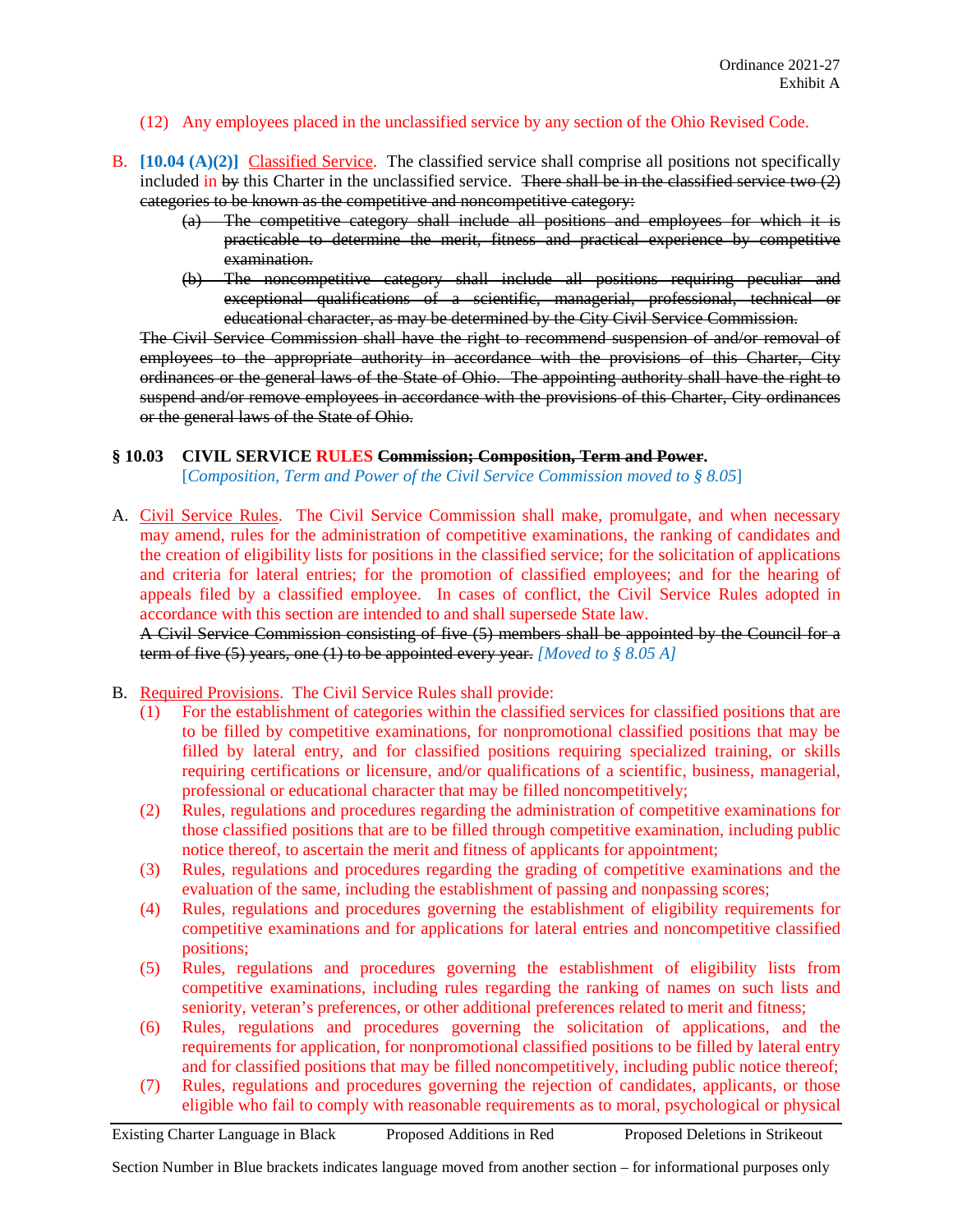character, or who have attempted deception or fraud in connection with any application or test for a position in the classified service.

- (8) Rules, regulations and procedures governing the certification to the appointing authority of eligibility lists resulting from competitive examinations;
- (9) Rules, regulations and procedures governing the temporary appointment to a classified position until the position can be filled by competitive examination, lateral hire or application, for a period not to exceed one (1) year;
- (10) Rules, regulations and procedures governing the process for promotions from among persons holding positions in successive ranks lower than the position to be filled, such promotions to be based on competitive examinations and the applicant's conduct and capacity in office;
- (11) Rules, regulations and procedures regarding the filing of and the conduct of appeals taken to the Commission regarding any suspension, demotion or removal of a classified employee by an appointing authority;
- (12) Rules, regulations and procedures governing the reinstatement of any classified employee suspended, demoted or removed; and
- (13) Any other rules, not inconsistent with the provisions of this section, as may be necessary and proper for the enforcement of the civil service and to provide for the procedures of the Civil Service Commission.

The Civil Service Commission shall have authority to see that the employees in the classified service are appointed and retained on the basis of merit and fitness as governed by this Charter, City ordinances or the general laws of the State of Ohio.

## **§ 10.04 ORIGINAL APPOINTMENTS. Classification of Civil Service.** [*Moved to § 10.02*]

- A. Positions Filled by Competitive Examination. When a position in the classified service is to be filled by competitive examination, the appointing authority may notify the Civil Service Commission of the fact and the Commission shall certify to the appointing authority an eligibility list, containing the names and addresses of candidates eligible for that classified position. The appointing authority shall appoint to the classified position one of the persons whose name ranks in the top ten (10) names (or less) on the eligibility list. The eligibility list shall be considered a rolling list, and persons whose names are disqualified or otherwise removed from the list may be replaced by the next eligible person on the list, until such time as the list expires, is exhausted or there are no more eligible candidates.
- B. Positions Filled by Lateral Hires. When a position in the classified service may be filled by lateral hires, the appointing authority may notify the Civil Service Commission of the fact and the Commission shall advertise for applications for the position. After the application deadline, the Commission shall certify to the appointing authority an eligibility list of those applicants that meet the eligibility criteria. Eligible applicants shall be listed in the order their applications were submitted.
- C. Positions Filled Noncompetitively. When a position in the classified service that requires specialized training, or skills requiring certifications or licensure, and/or qualifications of a scientific, business, managerial, professional or educational character becomes vacant, the appointing authority may notify the Civil Service Commission of the fact and the Commission shall advertise for applications for the position. After the application deadline, the Commission shall certify to the appointing authority an eligibility list of those applicants that meet the eligibility criteria. Eligible applicants shall be listed in the order their applications were submitted.
- D. Appointing Authority's Discretion. Notwithstanding anything to the contrary in this Article, when a position in the classified service to be filled by an original appointment becomes vacant, it is within

Existing Charter Language in Black Proposed Additions in Red Proposed Deletions in Strikeout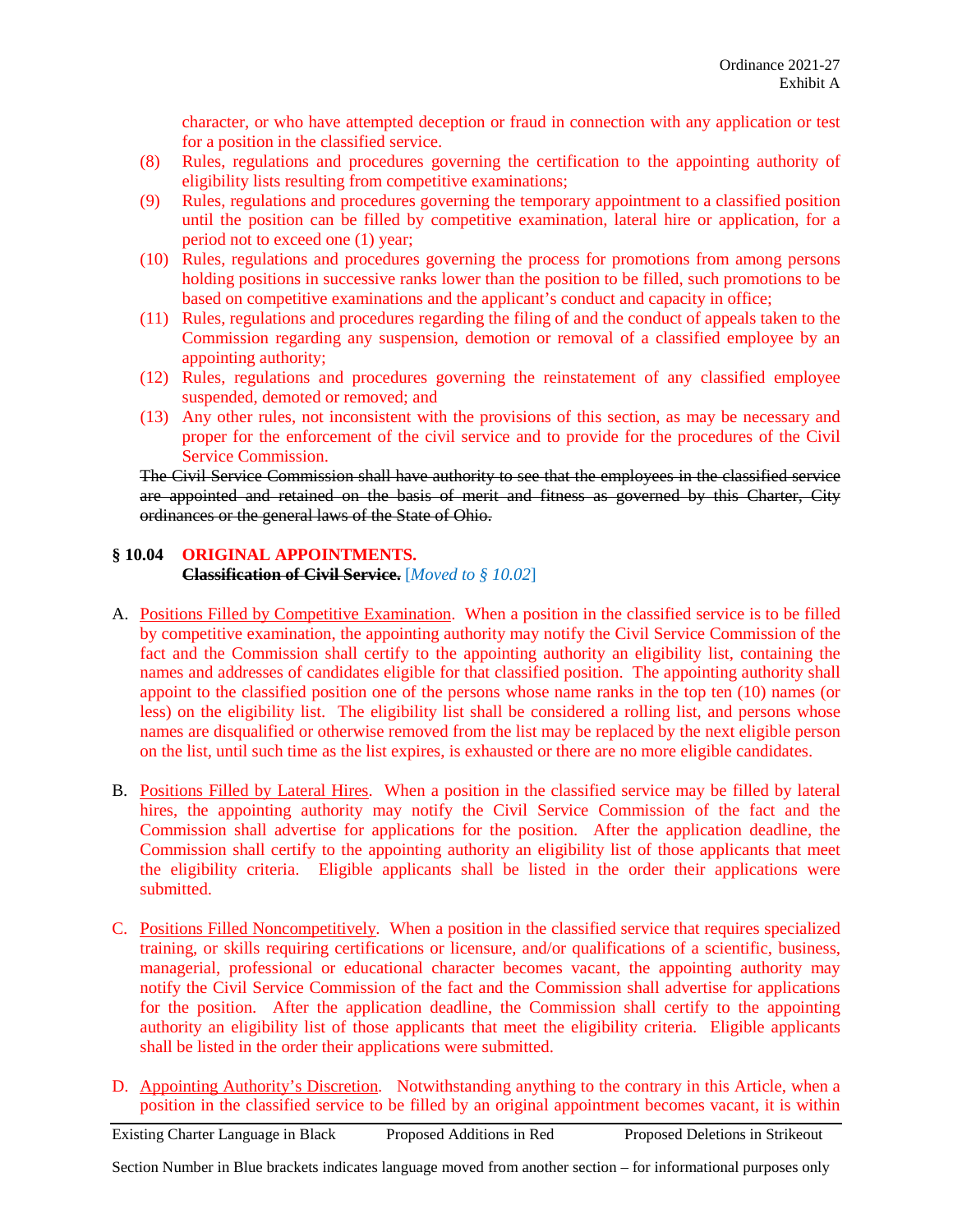the appointing authority's discretion whether to fill the vacancy and to determine the timing to fill such a vacancy.

E. Probationary Period. All original appointments shall be for a probationary period of not less than six (6) months nor more than one (1) year, as fixed by the Civil Service Rules, and the Civil Service Rules may set such probationary periods to begin on the date of obtaining any required certification for the position. No appointment shall be deemed finally made until the appointee has satisfactorily served his or her probationary period.

# **§ 10.05 PROMOTIONS.**

- A. Competitive Examinations. The Civil Service Commission shall provide in the Civil Service Rules for promotion to positions in the classified service based on competitive examination and on records of the candidate's conduct and capacity in his or her current position. Promotion shall be by successive ranks insofar as practicable. The Civil Service Commission shall provide in the Civil Service Rules for requirements for periods of service in the lower ranks for promotion to a higher rank.
- B. Promotions. When a promotional position in the classified service becomes vacant, the appointing authority may notify the Civil Service Commission of the fact and the Commission shall certify to the appointing authority the names of the three (3) candidates standing highest on the eligibility list for that position; provided, however, that less than three (3) shall constitute a valid eligibility list. The appointing authority shall promote to the position one (1) of the persons named on the list.
- C. Competition. The Civil Service Commission shall provide in the Civil Service Rules procedures for cases where there are less than two (2) persons eligible to take the competitive examination for a promoted position, including requirements for periods of service in the next lower ranks, and procedures for when there are insufficient eligible applicants in the next lower ranks.
- D. Appointing Authority's Discretion. Notwithstanding anything to the contrary in this Article, when a position in the classified service to be filled by promotion becomes vacant, it is within the appointing authority's discretion whether to fill the vacancy and to determine the timing to fill such a vacancy.
- E. Probationary Period. All promotions shall be for a probationary period of not less than six (6) months nor more than one (1) year, as fixed by the Civil Service Rules, and no promotion shall be deemed finally made until the appointee has satisfactorily served his or her probationary period.

# **§ 10.06 ORGANIZATIONAL PLAN; PAY PLAN; FRINGE BENEFITS.**

- A. Organizational Plan and Position Descriptions.
	- (1) The Administrative Steering Committee shall recommend to the Council an Organizational Plan, including any amendments thereto, for all City positions, whether classified or unclassified, considering the duties, authority and responsibility for each position, with adequate provision for the reorganization of such positions. Such Plan shall also include the pay grade or wage range for each position. The recommended Organizational Plan shall be approved, with or without modification, by resolution of the City Council.
	- (2) The Administrative Steering Committee shall establish, and may amend, position descriptions for each position listed within the Organizational Plan, which descriptions shall include the employment requirements, licensure requirements, essential functions and other responsibilities of each position.

Existing Charter Language in Black Proposed Additions in Red Proposed Deletions in Strikeout